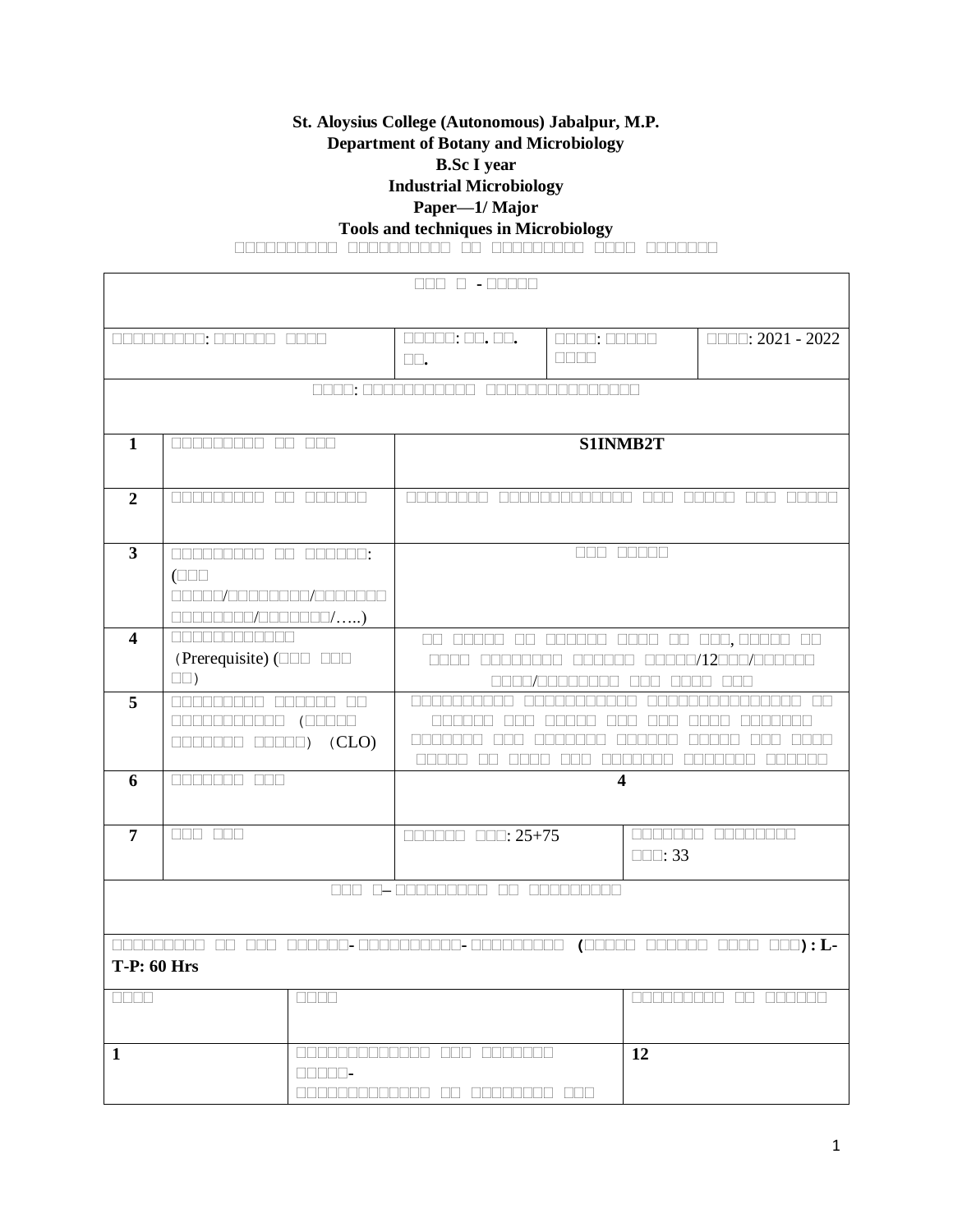|                | 00000: 0000 0000000000000,                                                                                                                                                                                                                                                                                                                                                                                                                            |    |
|----------------|-------------------------------------------------------------------------------------------------------------------------------------------------------------------------------------------------------------------------------------------------------------------------------------------------------------------------------------------------------------------------------------------------------------------------------------------------------|----|
|                | 0000000000 0000000000000,000                                                                                                                                                                                                                                                                                                                                                                                                                          |    |
|                | 000000000 0000000000000.                                                                                                                                                                                                                                                                                                                                                                                                                              |    |
|                | 0000000000 00000000000000,                                                                                                                                                                                                                                                                                                                                                                                                                            |    |
|                |                                                                                                                                                                                                                                                                                                                                                                                                                                                       |    |
|                | 0000000 0000000000000,                                                                                                                                                                                                                                                                                                                                                                                                                                |    |
|                | 0000000000000,<br>.                                                                                                                                                                                                                                                                                                                                                                                                                                   |    |
|                | $\mathbb{R}$                                                                                                                                                                                                                                                                                                                                                                                                                                          |    |
|                | ini ni mini ni mini ni m                                                                                                                                                                                                                                                                                                                                                                                                                              |    |
|                | وموادات والمواد والماح والمادا                                                                                                                                                                                                                                                                                                                                                                                                                        |    |
|                | 00000 0000000000000,                                                                                                                                                                                                                                                                                                                                                                                                                                  |    |
|                | 1000000,00000 000000,                                                                                                                                                                                                                                                                                                                                                                                                                                 |    |
|                | OOD OODDO<br>nn nn<br>$\Box$                                                                                                                                                                                                                                                                                                                                                                                                                          |    |
| $\overline{2}$ | an an an an an an an a                                                                                                                                                                                                                                                                                                                                                                                                                                | 12 |
|                |                                                                                                                                                                                                                                                                                                                                                                                                                                                       |    |
|                | $\clubsuit$ cooperational co                                                                                                                                                                                                                                                                                                                                                                                                                          |    |
|                |                                                                                                                                                                                                                                                                                                                                                                                                                                                       |    |
|                | 00000000,00000 000 0000                                                                                                                                                                                                                                                                                                                                                                                                                               |    |
|                | 00000000000000, 2D 000                                                                                                                                                                                                                                                                                                                                                                                                                                |    |
|                | la alama a shekar<br>واواه والمام والماري والماري                                                                                                                                                                                                                                                                                                                                                                                                     |    |
|                | $\clubsuit$ on one commonitore.                                                                                                                                                                                                                                                                                                                                                                                                                       |    |
|                | FIFITH FIFITH FIFIT<br>.                                                                                                                                                                                                                                                                                                                                                                                                                              |    |
|                | <u>FINNER FINNER </u>                                                                                                                                                                                                                                                                                                                                                                                                                                 |    |
|                | $\hat{P}$ des cooperations                                                                                                                                                                                                                                                                                                                                                                                                                            |    |
|                | 00000000000000,000                                                                                                                                                                                                                                                                                                                                                                                                                                    |    |
|                | <u>Finning and </u><br>nn n<br>.                                                                                                                                                                                                                                                                                                                                                                                                                      |    |
|                | $\hat{P}$ and defined $\hat{P}$<br>nnn i<br><u>an manan an</u>                                                                                                                                                                                                                                                                                                                                                                                        |    |
|                | nnn i<br><b>RANDARI</b><br>isisisisisisi                                                                                                                                                                                                                                                                                                                                                                                                              |    |
|                | $\hat{P}$ decode energy<br><u>in an an ais</u>                                                                                                                                                                                                                                                                                                                                                                                                        |    |
|                | 8888888888888888 88888888                                                                                                                                                                                                                                                                                                                                                                                                                             |    |
|                |                                                                                                                                                                                                                                                                                                                                                                                                                                                       |    |
|                | 000 00000,00000                                                                                                                                                                                                                                                                                                                                                                                                                                       |    |
|                | <u>anananananan ana</u>                                                                                                                                                                                                                                                                                                                                                                                                                               |    |
|                | 000000000 0000000,                                                                                                                                                                                                                                                                                                                                                                                                                                    |    |
|                | <u>uuaaaaa an</u><br>an din b                                                                                                                                                                                                                                                                                                                                                                                                                         |    |
|                | احتماها والمتحال والماها والماري                                                                                                                                                                                                                                                                                                                                                                                                                      |    |
|                | e de de d                                                                                                                                                                                                                                                                                                                                                                                                                                             |    |
| 3              | 00000000000 0000000000,                                                                                                                                                                                                                                                                                                                                                                                                                               | 12 |
|                | 00000000000,0000000000000 000                                                                                                                                                                                                                                                                                                                                                                                                                         |    |
|                | 8888888888888                                                                                                                                                                                                                                                                                                                                                                                                                                         |    |
|                | $\clubsuit$ concernation of                                                                                                                                                                                                                                                                                                                                                                                                                           |    |
|                | 0000000000000000 00                                                                                                                                                                                                                                                                                                                                                                                                                                   |    |
|                | 00000000 000 00000,                                                                                                                                                                                                                                                                                                                                                                                                                                   |    |
|                | <b>ODDOODDOODDOOD UV OOO</b>                                                                                                                                                                                                                                                                                                                                                                                                                          |    |
|                | anana ananana anana anan                                                                                                                                                                                                                                                                                                                                                                                                                              |    |
|                | <b>ODBE BEER</b>                                                                                                                                                                                                                                                                                                                                                                                                                                      |    |
|                | $\clubsuit$ andocoooooo oo aadaadaa                                                                                                                                                                                                                                                                                                                                                                                                                   |    |
|                | $\begin{tabular}{ c c c c } \hline \quadrule{0pt}{8pt} \quadrule{0pt}{8pt} \quadrule{0pt}{8pt} \quadrule{0pt}{8pt} \quadrule{0pt}{8pt} \quadrule{0pt}{8pt} \quadrule{0pt}{8pt} \quadrule{0pt}{8pt} \quadrule{0pt}{8pt} \quadrule{0pt}{8pt} \quadrule{0pt}{8pt} \quadrule{0pt}{8pt} \quadrule{0pt}{8pt} \quadrule{0pt}{8pt} \quadrule{0pt}{8pt} \quadrule{0pt}{8pt} \quadrule{0pt}{8pt} \quadrule{0pt}{8pt} \quadrule{0pt}{8pt} \quadrule{0pt}{8pt} \$ |    |
|                | $\clubsuit$ andoopedocon on accordo                                                                                                                                                                                                                                                                                                                                                                                                                   |    |
|                | 000 00000                                                                                                                                                                                                                                                                                                                                                                                                                                             |    |
|                |                                                                                                                                                                                                                                                                                                                                                                                                                                                       |    |
|                | $\hat{P}$ concernation $\hat{P}$                                                                                                                                                                                                                                                                                                                                                                                                                      |    |
|                | 00000000000000 00                                                                                                                                                                                                                                                                                                                                                                                                                                     |    |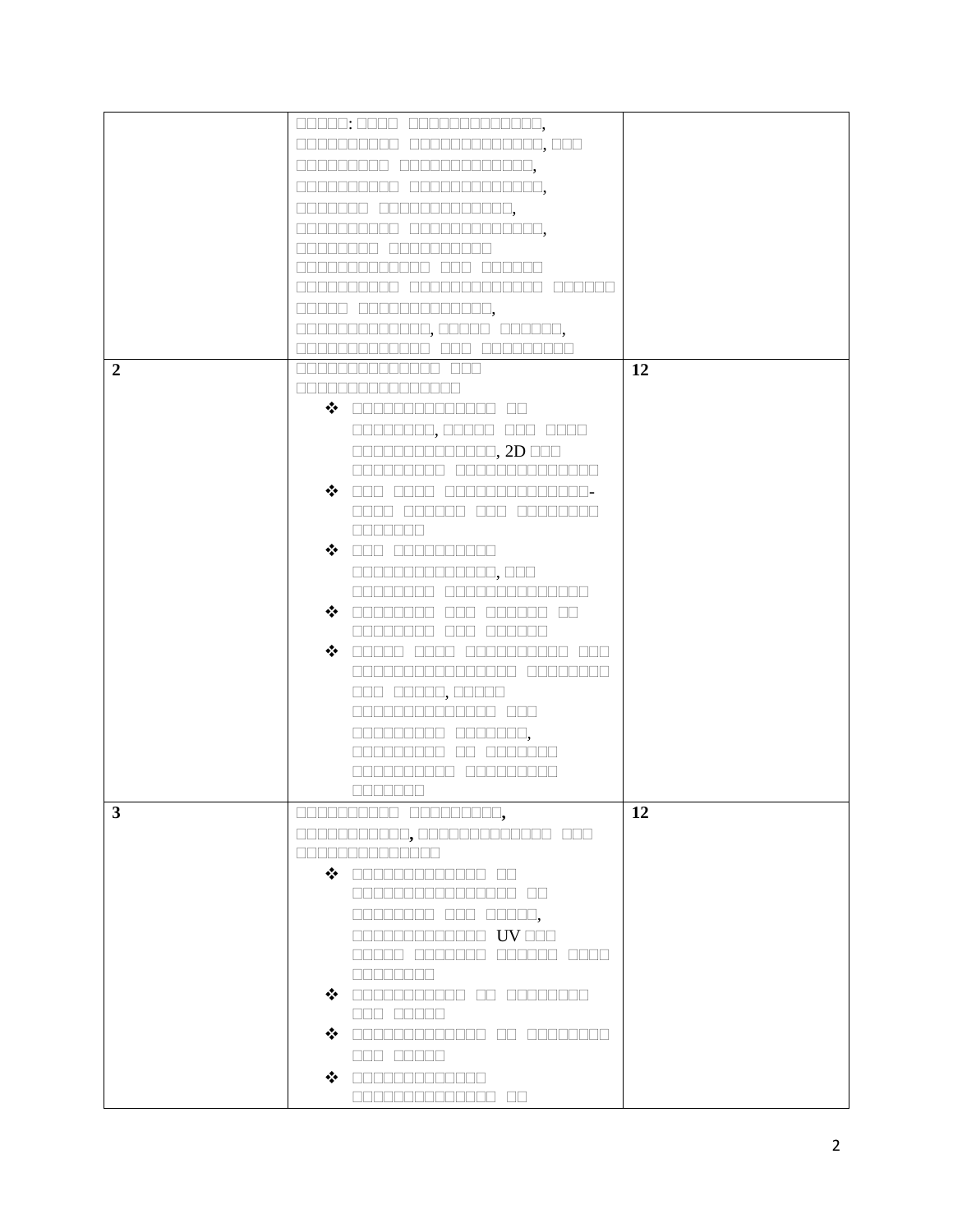|                  |   | <b>DEBELORE DE BELLE RCF,</b>                                                                             |    |
|------------------|---|-----------------------------------------------------------------------------------------------------------|----|
|                  |   | 000 0000000000 000000000,                                                                                 |    |
|                  |   | والمساحلة<br>i sin sin sin sin sin sin sin s                                                              |    |
|                  |   | <u>in secondo de la concelha</u>                                                                          |    |
|                  |   | $\diamond$ pH $\square\square\square$ , $\square\square\square\square\square\square\square\square\square$ |    |
|                  |   |                                                                                                           |    |
|                  |   | 000,0000000000 000 00000                                                                                  |    |
|                  |   | 0000000000,0000000 000                                                                                    |    |
|                  |   | $\Box$                                                                                                    |    |
| $\boldsymbol{4}$ |   | <b>BROOK BROOK-</b>                                                                                       | 12 |
|                  |   | $\clubsuit$ dood dooded on and                                                                            |    |
|                  |   | 88888 88<br>la a a a a a<br>$\mathbb{L}$                                                                  |    |
|                  |   | 0000, 0000000000, 00000000                                                                                |    |
|                  |   | 000 000000000 00000                                                                                       |    |
|                  |   |                                                                                                           |    |
|                  |   | <b>BBBBBBB</b>                                                                                            |    |
|                  |   | $\clubsuit$ and an according accor,                                                                       |    |
|                  |   | 000 00000,0000000 00000                                                                                   |    |
|                  |   | 000 0000000 00000,000000                                                                                  |    |
|                  |   | 00000000 0000                                                                                             |    |
|                  |   | $\clubsuit$ 00000 00000,000000000                                                                         |    |
|                  |   | <b>REBER REB</b>                                                                                          |    |
|                  |   | <u> E E E E E E E E E E E E E E E E E E </u>                                                              |    |
|                  |   |                                                                                                           |    |
|                  |   | $\hat{\mathbf{v}}$ in the matrix<br><u> 1988 - 1988 - 19</u><br>$\mathbf{L}$                              |    |
|                  |   | Film Film Finish Film<br>$\mathbb{H}$                                                                     |    |
|                  |   | $\hat{\bullet}$ order decrease $\hat{\bullet}$<br><b>TES</b>                                              |    |
|                  |   |                                                                                                           |    |
| 5                |   | الالحاظ الالحاظ الالحاظ الالحاظ<br><u>inin anan a</u><br><u>FFFFFF</u>                                    | 12 |
|                  |   | $\hat{\mathbf{z}}$ communication<br>$\Box\Box$<br><b>IND</b>                                              |    |
|                  |   | <u>isisisi memperakan sebagai penganan </u>                                                               |    |
|                  |   | 80000 000 00000000 0000                                                                                   |    |
|                  |   | $\clubsuit$ $\square$                                                                                     |    |
|                  |   | <b>REBEL BEBEEEE</b>                                                                                      |    |
|                  |   |                                                                                                           |    |
|                  |   | $\clubsuit$ does cooped on cooped,                                                                        |    |
|                  |   | nna nna a<br><u>FFREEL</u>                                                                                |    |
|                  |   | 88888888 8888888                                                                                          |    |
|                  | ❖ | 000 0000 00000000 0000                                                                                    |    |
|                  |   | 888 88888, 8888888                                                                                        |    |
|                  |   | 88888888 8888888888                                                                                       |    |
|                  |   | 00000000 00000 000                                                                                        |    |
|                  |   | 8888888888 88888 88                                                                                       |    |
|                  |   | 000000,0000 0000 00000,                                                                                   |    |
|                  |   | 000000000 000 0000 000 00                                                                                 |    |
|                  |   | 888 8888                                                                                                  |    |
|                  |   |                                                                                                           |    |
|                  |   |                                                                                                           |    |
| <b>REBERIER</b>  |   |                                                                                                           |    |
|                  |   | 000 0-00000000 000000 000000                                                                              |    |
|                  |   |                                                                                                           |    |
|                  |   |                                                                                                           |    |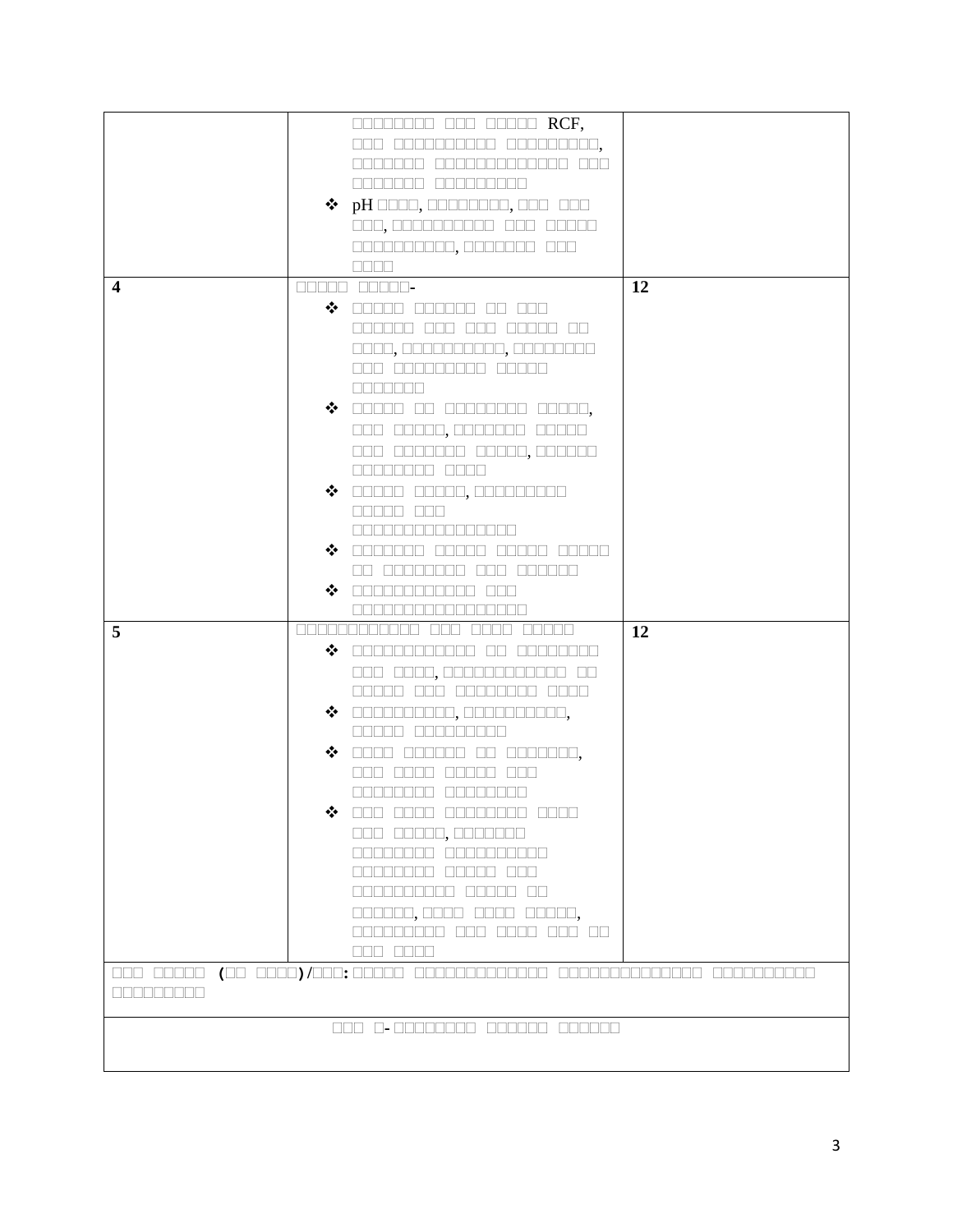| 88888 888888888/00007/0000<br><u>onono/anona</u><br><b>FIFT</b><br><u>INNAN A</u><br>NE E E E E E                                                                                                                                                                                                                                                                                                                                | <b>FRAMERIE:</b>                |  |  |  |
|----------------------------------------------------------------------------------------------------------------------------------------------------------------------------------------------------------------------------------------------------------------------------------------------------------------------------------------------------------------------------------------------------------------------------------|---------------------------------|--|--|--|
| (Microbiology Tools and Technique) by Dr<br>1. 0000000 000000 00000 000 00000                                                                                                                                                                                                                                                                                                                                                    |                                 |  |  |  |
| O.J.Shammi <b>harida</b> dheeda<br>$\Box \Box \Box$                                                                                                                                                                                                                                                                                                                                                                              |                                 |  |  |  |
| Tools and Techniques in Microbiology - Nath & Upadhyay<br>2.                                                                                                                                                                                                                                                                                                                                                                     |                                 |  |  |  |
| Principles & Techniques of Biochemistry & Molecular Biology Cambridge University Press-<br>3.                                                                                                                                                                                                                                                                                                                                    |                                 |  |  |  |
| Wilson & Walker J 2020                                                                                                                                                                                                                                                                                                                                                                                                           |                                 |  |  |  |
| 4. Hand book of techniques in microbiology AS Karwa, MK Rai, HB Singh (A Laboratory guide to                                                                                                                                                                                                                                                                                                                                     |                                 |  |  |  |
| microbes)                                                                                                                                                                                                                                                                                                                                                                                                                        |                                 |  |  |  |
| Tools & Techniques of microbiology text book by Sundara S Rajan<br>5.                                                                                                                                                                                                                                                                                                                                                            |                                 |  |  |  |
| 6. Hand book of microbiology – PS Bisen and Kavita Verma                                                                                                                                                                                                                                                                                                                                                                         |                                 |  |  |  |
| 7. Practical Microbes A Laboratory Manual by B Senthil Kumar, Zothansganga, D Senbagam, N                                                                                                                                                                                                                                                                                                                                        |                                 |  |  |  |
| Senthil Kumar, G Gurusubramaniam (Paper Back - Kumar BS)<br>ananana ananan anananana ana anan                                                                                                                                                                                                                                                                                                                                    |                                 |  |  |  |
| http://nptel.ac.in/courses/104/104/104104066/ analytical methods                                                                                                                                                                                                                                                                                                                                                                 |                                 |  |  |  |
| http://nptel.ac.in/courses/102/107/102107028/ techniques tools                                                                                                                                                                                                                                                                                                                                                                   |                                 |  |  |  |
| 00000000 000000 000000 00000000                                                                                                                                                                                                                                                                                                                                                                                                  |                                 |  |  |  |
|                                                                                                                                                                                                                                                                                                                                                                                                                                  |                                 |  |  |  |
|                                                                                                                                                                                                                                                                                                                                                                                                                                  |                                 |  |  |  |
|                                                                                                                                                                                                                                                                                                                                                                                                                                  |                                 |  |  |  |
|                                                                                                                                                                                                                                                                                                                                                                                                                                  |                                 |  |  |  |
| 00000000 000 000000000 0000000;                                                                                                                                                                                                                                                                                                                                                                                                  |                                 |  |  |  |
| $\Box \Box \Box \Box \Box \Box \Box \Box : 100$                                                                                                                                                                                                                                                                                                                                                                                  |                                 |  |  |  |
| $(CCE)$ $\square\square$ : 25 $\square$<br><u>seo aseseo aseseeaa</u><br><u>Finishini m</u>                                                                                                                                                                                                                                                                                                                                      | $(UE)$ $\Box$ : 75              |  |  |  |
| <b>RANDR</b><br>nnnn í<br>ARABER ARABERIA :                                                                                                                                                                                                                                                                                                                                                                                      | 15                              |  |  |  |
| 888 888888 888888888<br>a na mana na 177 an ama na mana na 1                                                                                                                                                                                                                                                                                                                                                                     | 10                              |  |  |  |
| (CCE):                                                                                                                                                                                                                                                                                                                                                                                                                           | $\Box \Box \Box$ $\Box \Box$ 25 |  |  |  |
| 000000 (0):000 000 000 000000<br>$\Box \Box \Box \Box$                                                                                                                                                                                                                                                                                                                                                                           | $03 \times 03 = 09$             |  |  |  |
| an an an an an an an an                                                                                                                                                                                                                                                                                                                                                                                                          |                                 |  |  |  |
| NNANA 11<br>$\begin{picture}(100,100) \put(0,0){\line(1,0){100}} \put(10,0){\line(1,0){100}} \put(10,0){\line(0,1){100}} \put(10,0){\line(0,1){100}} \put(10,0){\line(0,1){100}} \put(10,0){\line(0,1){100}} \put(10,0){\line(0,1){100}} \put(10,0){\line(0,1){100}} \put(10,0){\line(0,1){100}} \put(10,0){\line(0,1){100}} \put(10,0){\line(0,1){100$                                                                          |                                 |  |  |  |
| (                                                                                                                                                                                                                                                                                                                                                                                                                                | $04 \times 09 = 36$             |  |  |  |
| 000000 (0):00 00000 0000000                                                                                                                                                                                                                                                                                                                                                                                                      |                                 |  |  |  |
| $\begin{tabular}{c} \textbf{1} & \textbf{1} & \textbf{1} & \textbf{1} & \textbf{1} & \textbf{1} & \textbf{1} & \textbf{1} & \textbf{1} & \textbf{1} & \textbf{1} & \textbf{1} & \textbf{1} & \textbf{1} & \textbf{1} & \textbf{1} & \textbf{1} & \textbf{1} & \textbf{1} & \textbf{1} & \textbf{1} & \textbf{1} & \textbf{1} & \textbf{1} & \textbf{1} & \textbf{1} & \textbf{1} & \textbf{1} & \textbf{1} & \textbf{1} & \text$ | $02 \times 15 = 30$             |  |  |  |
|                                                                                                                                                                                                                                                                                                                                                                                                                                  |                                 |  |  |  |
| <u>nna annonomianome:</u>                                                                                                                                                                                                                                                                                                                                                                                                        |                                 |  |  |  |
|                                                                                                                                                                                                                                                                                                                                                                                                                                  |                                 |  |  |  |

# **Format for Syllabus of Theory Paper**

| <b>Part A-Introduction</b>                                                             |  |  |  |  |  |
|----------------------------------------------------------------------------------------|--|--|--|--|--|
| Year: $1^{st}$<br><b>Session: 2021-</b><br><b>Program: Certificate</b><br>Class: B.Sc. |  |  |  |  |  |
| <b>Subject: Industrial Microbiology</b>                                                |  |  |  |  |  |
| S1INMB2T<br><b>Course Code</b>                                                         |  |  |  |  |  |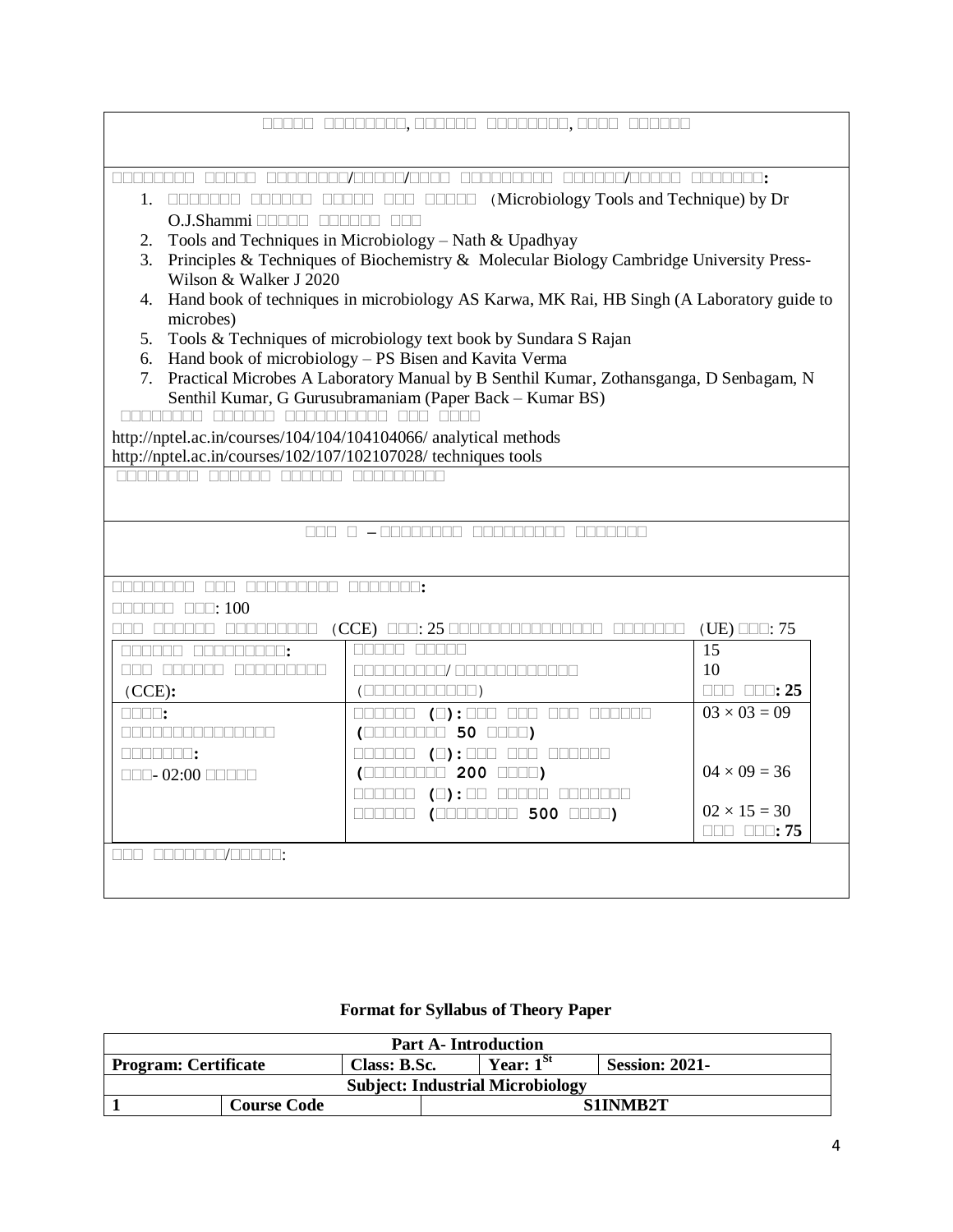| $\boldsymbol{2}$<br><b>Course Title</b><br><b>Tools and Technique in Industrial Microbiology</b>       |                        |  |
|--------------------------------------------------------------------------------------------------------|------------------------|--|
| $\overline{3}$<br><b>Course Type (Core</b><br><b>Core Course</b>                                       |                        |  |
| <b>Course/Elective/Generic</b>                                                                         |                        |  |
| Elective/Vocational/)                                                                                  |                        |  |
| $\overline{\mathbf{4}}$<br>To study this course, a student must have had the<br>Pre-requisite (If any) |                        |  |
| subject Biology in Class/12 <sup>th</sup> /certificate/diploma.                                        |                        |  |
| To be able to understand the role and use of different<br>5<br><b>Course Learning</b>                  |                        |  |
| tools and different modern techniques in the study's<br><b>Outcomes (CLO)</b>                          |                        |  |
| of Industrial Microbiology                                                                             |                        |  |
| <b>Credit Values</b><br>6<br>4                                                                         |                        |  |
| Max. Marks: 25+75<br>7<br><b>Total Marks</b>                                                           | Min. Passing Marks: 33 |  |
| <b>Part B- Content of the Course</b>                                                                   |                        |  |
| Total No. of Lectures- Tutorials- Practical (in hours per week): 60 Hrs                                |                        |  |
| $L-T-P:$                                                                                               |                        |  |
| Unit<br><b>Topics</b>                                                                                  | No. of Lectures        |  |
| <b>Microscopy and Microscopic Techniques</b><br>12 Hrs<br>1                                            |                        |  |
| Principle and application of light microscopy,                                                         |                        |  |
| dark field microscopy, phase contrast microscopy,                                                      |                        |  |
| fluorescence microscopy, confocal microscopy,                                                          |                        |  |
| Electron Microscopy, scanning & transmission                                                           |                        |  |
| electron microscopy, AFM Atomic Force                                                                  |                        |  |
| Microscopy, Micrometry, Camera Lucida                                                                  |                        |  |
| software in Microscopy                                                                                 |                        |  |
| 12 Hrs<br><b>Chromatography and Electrophoresis</b><br>$\boldsymbol{2}$                                |                        |  |
| $\bullet$ Principle, application and affinity of paper                                                 |                        |  |
| chromatography (including $2-D \&$                                                                     |                        |  |
| descending chromatography)                                                                             |                        |  |
| Thin layer Chromatography - column<br>❖                                                                |                        |  |
| packing & fraction collection                                                                          |                        |  |
| ❖ Gel filtration chromatography and Ion                                                                |                        |  |
| <b>Exchange Chromatography</b>                                                                         |                        |  |
| GLC and HPLC principle and application                                                                 |                        |  |
| ❖ Principle and application of native                                                                  |                        |  |
| polyacrylamide gel electrophoresis, SDS                                                                |                        |  |
| - polyacrylamide gel electrophoresis, 2D                                                               |                        |  |
| gel electrophoresis, isoelectric focusing,                                                             |                        |  |
| zymograph preparation, agarose gel                                                                     |                        |  |
| electrophoresis                                                                                        |                        |  |
| Spectrometry, Colorimetry, Turbidometry and<br>12 Hrs<br>3                                             |                        |  |
| <b>Centrifugation</b>                                                                                  |                        |  |
| $\bullet$ Principle and use of absorption spectra of                                                   |                        |  |
| biomolecules. Their analysis using UV                                                                  |                        |  |
| and visible range.                                                                                     |                        |  |
| ❖ Principle and use of colorimetry                                                                     |                        |  |
| ❖ Principle and use of turbidometry                                                                    |                        |  |
| ❖ Principle and types of analytical                                                                    |                        |  |
| centrifugation, RCF and sedimentation                                                                  |                        |  |
| co-efficient, ultra centrifugation and types                                                           |                        |  |
| of gradient                                                                                            |                        |  |
| ❖ pH meter, autoclave, hot air oven,                                                                   |                        |  |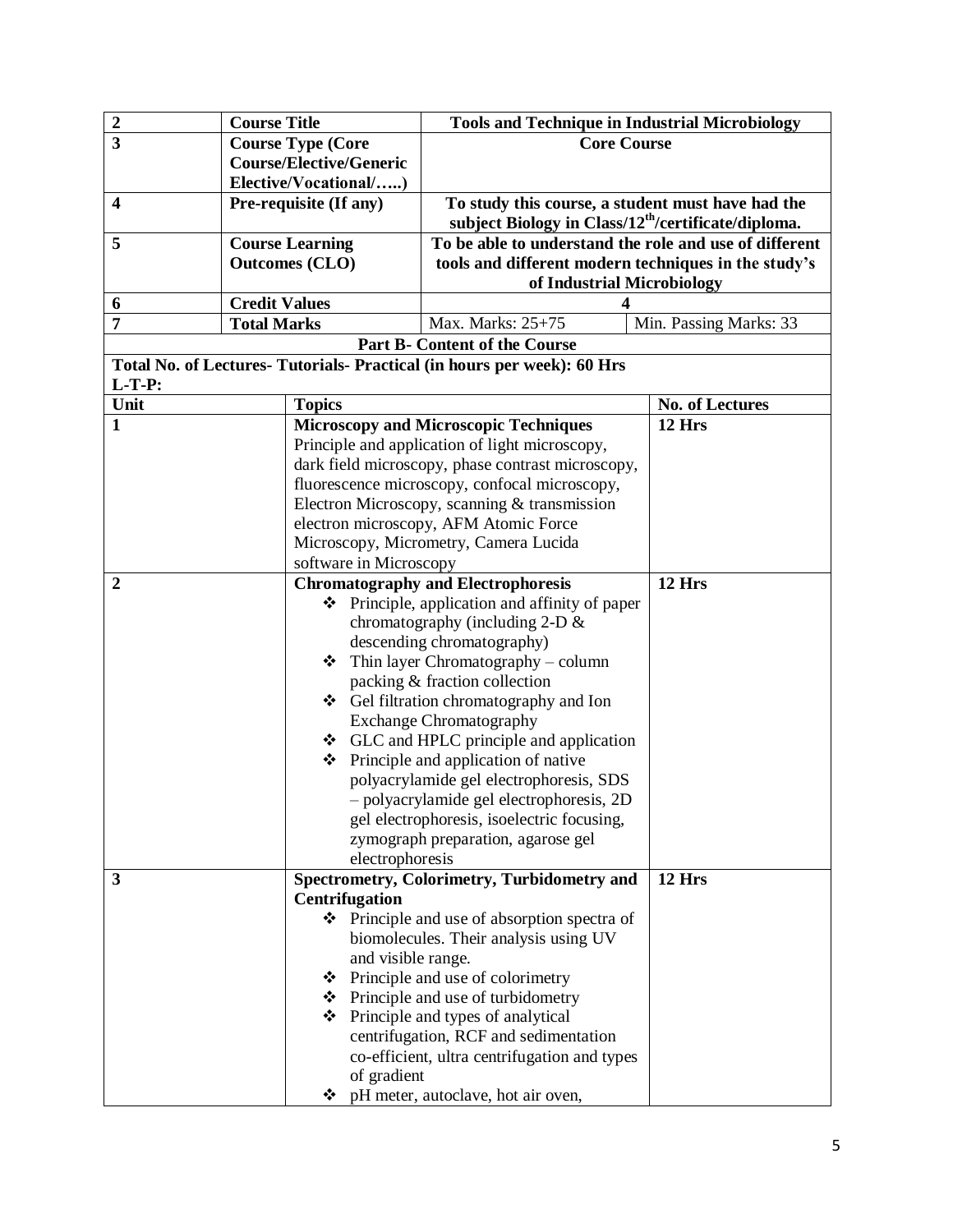|                                                                                              | incubator and BOD incubator and                                                          |        |  |  |  |
|----------------------------------------------------------------------------------------------|------------------------------------------------------------------------------------------|--------|--|--|--|
|                                                                                              | Laminar Air Flow.                                                                        |        |  |  |  |
| <b>Culture Techniques</b><br>$\boldsymbol{4}$                                                | 12 Hrs                                                                                   |        |  |  |  |
|                                                                                              | Culture media, preparation, types-define                                                 |        |  |  |  |
|                                                                                              | differential, selective and enrichment                                                   |        |  |  |  |
|                                                                                              | culture media                                                                            |        |  |  |  |
|                                                                                              | $\bullet$ Isolation techniques – pour plate, spread                                      |        |  |  |  |
|                                                                                              | plate, streak plate, serial dilution method.                                             |        |  |  |  |
|                                                                                              | ❖ Pure culture, enrichment culture and                                                   |        |  |  |  |
|                                                                                              | micromanipulator.                                                                        |        |  |  |  |
|                                                                                              | Maintenance and preservation of pure                                                     |        |  |  |  |
|                                                                                              | microbial cultures.                                                                      |        |  |  |  |
|                                                                                              | * Lyophilization and cryopreservation.                                                   |        |  |  |  |
| 5                                                                                            | <b>Sterilization and Staining Techniques</b>                                             | 12 Hrs |  |  |  |
| ❖                                                                                            | Sterilization - Principle & method of                                                    |        |  |  |  |
|                                                                                              | sterilization, physical and chemical agents                                              |        |  |  |  |
|                                                                                              | of sterilization.                                                                        |        |  |  |  |
|                                                                                              | Disinfectants, antiseptics, phenol                                                       |        |  |  |  |
|                                                                                              | coefficient                                                                              |        |  |  |  |
|                                                                                              | Nature of dyes, physical and chemical                                                    |        |  |  |  |
|                                                                                              | theories of staining                                                                     |        |  |  |  |
|                                                                                              | ❖ Principle, procedure and application of                                                |        |  |  |  |
|                                                                                              | simple staining, negative staining,                                                      |        |  |  |  |
|                                                                                              | differential staining.                                                                   |        |  |  |  |
|                                                                                              | $\div$ Study of Aseptic techniques – preparation                                         |        |  |  |  |
|                                                                                              | of cotton plugs for test tubes and pipettes,                                             |        |  |  |  |
|                                                                                              | wrapping of petri plates and pipettes.                                                   |        |  |  |  |
|                                                                                              | Keywords/Tags; Techniques, microscopy, chromatography, spectrophotometry, sterilization  |        |  |  |  |
|                                                                                              | <b>Part C- Learning Resources</b>                                                        |        |  |  |  |
| <b>Text Books, Reference Books, Other resources</b><br><b>Suggested Books:</b>               |                                                                                          |        |  |  |  |
| 1.                                                                                           | Tools & Techniques in Microbiology – Nath & Upadhyay                                     |        |  |  |  |
| 2.                                                                                           | Principles & Techniques of Biochemistry and Molecular Biology Cambridge University Press |        |  |  |  |
| $-$ Wilson & Walker J 2010                                                                   |                                                                                          |        |  |  |  |
| Hand book of techniques in microbiology AS Karwa, MK Rai, HB Singh (A Laboratory guide<br>3. |                                                                                          |        |  |  |  |
| to microbes)                                                                                 |                                                                                          |        |  |  |  |
| 4.                                                                                           | Tools & Techniques of microbiology text book by Sundara S Rajan                          |        |  |  |  |
| 5.                                                                                           | Hand book of microbiology – PS Bisen and Kavita Verma                                    |        |  |  |  |
| 6.                                                                                           | Practical Microbes A Laboratory Manual by B Senthil Kumar, Zothansganga, D Senbagam, N   |        |  |  |  |
|                                                                                              | Senthil Kumar, G Gurusubramaniam (Paper Back - Kumar BS)                                 |        |  |  |  |
| 2. Suggestive digital platform web links                                                     |                                                                                          |        |  |  |  |
| <b>Suggested equivalent online courses:</b>                                                  |                                                                                          |        |  |  |  |
| http://nptel.ac.in/courses/104/104/104104066/ analytical methods                             |                                                                                          |        |  |  |  |
| http://nptel.ac.in/courses/102/107/102107028/ techniques tools                               |                                                                                          |        |  |  |  |
| <b>Part D - Assessment and Evaluation</b>                                                    |                                                                                          |        |  |  |  |
| <b>Suggested Continuous Evaluation Methods:</b>                                              |                                                                                          |        |  |  |  |
| Maximum Marks: 100                                                                           |                                                                                          |        |  |  |  |
|                                                                                              | Continuous Comprehensive Evaluation (CCE): 25 marks University Exam (UE): 75 marks       |        |  |  |  |
| <b>Internal Assessment:</b>                                                                  | <b>Class Test</b>                                                                        | 15     |  |  |  |
| Continuous Comprehensive                                                                     | Assignment/Presentation                                                                  | 10     |  |  |  |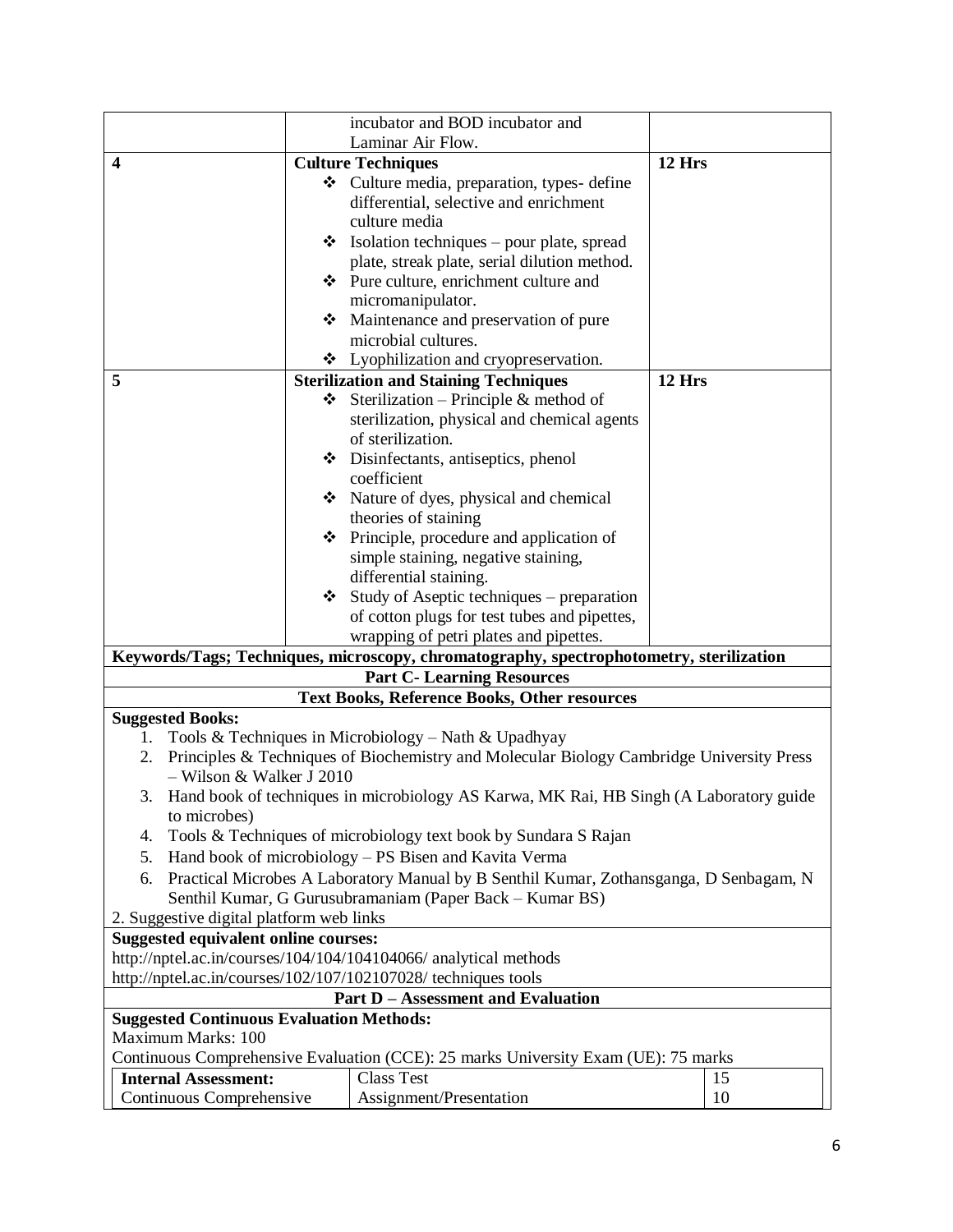| Evaluation (CCE): 25        |                                                      |                     |
|-----------------------------|------------------------------------------------------|---------------------|
| <b>External Assessment:</b> | <b>Section (A):</b> Three Very Short Questions (50)  | $03 \times 03 = 09$ |
| University Exam Section: 75 | words each)                                          |                     |
| $Time - 02:00$ Hours        | <b>Section (B):</b> Four Short Questions (200 words) | $04 \times 09 = 36$ |
|                             | each)                                                |                     |
|                             | <b>Section (C):</b> Two Long Questions (500 words    | $02 \times 15 = 30$ |
|                             | each)                                                | <b>Total: 75</b>    |
| Any remarks/ suggestions:   |                                                      |                     |

|                    | 000 0-00000                                                                                                                                                                                                                                                                                                                                                                                                                                                                    |                                                                              |                                                  |                                                                                                                      |  |
|--------------------|--------------------------------------------------------------------------------------------------------------------------------------------------------------------------------------------------------------------------------------------------------------------------------------------------------------------------------------------------------------------------------------------------------------------------------------------------------------------------------|------------------------------------------------------------------------------|--------------------------------------------------|----------------------------------------------------------------------------------------------------------------------|--|
|                    | 000000000: 000000 0000                                                                                                                                                                                                                                                                                                                                                                                                                                                         | $\Box \Box \Box \Box \Box$ ; $\Box \Box$ , $\Box \Box$                       | 0000: 00000 0000                                 | $\Box$ $\Box$ : 2021 -                                                                                               |  |
|                    |                                                                                                                                                                                                                                                                                                                                                                                                                                                                                |                                                                              |                                                  | 2022                                                                                                                 |  |
|                    |                                                                                                                                                                                                                                                                                                                                                                                                                                                                                | 0000; 00000000000 000000000000000                                            |                                                  |                                                                                                                      |  |
| <u>FIFITI TELL</u> | nn nnn                                                                                                                                                                                                                                                                                                                                                                                                                                                                         |                                                                              | S1INMB1P                                         |                                                                                                                      |  |
| والمام وامتماماتها | $\Box$<br><u>FINALLE</u>                                                                                                                                                                                                                                                                                                                                                                                                                                                       | <b>RANDRAN</b>                                                               | ananananana ana anan                             |                                                                                                                      |  |
|                    | 000000000 00 000000:                                                                                                                                                                                                                                                                                                                                                                                                                                                           |                                                                              | nnn nnnn                                         |                                                                                                                      |  |
| $(\Box \Box \Box$  |                                                                                                                                                                                                                                                                                                                                                                                                                                                                                |                                                                              |                                                  |                                                                                                                      |  |
|                    | 00000/000000000/0000000                                                                                                                                                                                                                                                                                                                                                                                                                                                        |                                                                              |                                                  |                                                                                                                      |  |
|                    | $\Box \Box \Box \Box \Box \Box \Box \Box / \Box \Box \Box \Box \Box \Box \Box / \ldots . )$                                                                                                                                                                                                                                                                                                                                                                                    |                                                                              |                                                  |                                                                                                                      |  |
|                    | <u> DE ESEBECITO </u>                                                                                                                                                                                                                                                                                                                                                                                                                                                          |                                                                              |                                                  |                                                                                                                      |  |
|                    | (Prerequisite) $(\Box \Box \Box \Box \Box \Box \Box \Box)$                                                                                                                                                                                                                                                                                                                                                                                                                     |                                                                              | 00000000 000000 00000/12000/000000 0000/00000000 |                                                                                                                      |  |
|                    |                                                                                                                                                                                                                                                                                                                                                                                                                                                                                |                                                                              | FIELD FIELD FIELD                                |                                                                                                                      |  |
|                    | 000000000 000000 00                                                                                                                                                                                                                                                                                                                                                                                                                                                            | MARRA ERRI                                                                   | <u>Find and and an</u>                           | <u>FRANCISCO DE LA CARDIANA DE LA CARDIANA DE LA CARDIANA EN EL CARDIAN EL CARDIAN EL CARDIAN EL CARDIAN EL CARD</u> |  |
|                    | $\begin{tabular}{c} \multicolumn{1}{c}{\textbf{1}}\\ \multicolumn{1}{c}{\textbf{1}}\\ \multicolumn{1}{c}{\textbf{1}}\\ \multicolumn{1}{c}{\textbf{1}}\\ \multicolumn{1}{c}{\textbf{1}}\\ \multicolumn{1}{c}{\textbf{1}}\\ \multicolumn{1}{c}{\textbf{1}}\\ \multicolumn{1}{c}{\textbf{1}}\\ \multicolumn{1}{c}{\textbf{1}}\\ \multicolumn{1}{c}{\textbf{1}}\\ \multicolumn{1}{c}{\textbf{1}}\\ \multicolumn{1}{c}{\textbf{1}}\\ \multicolumn{1}{c}{\textbf{1}}\\ \multicolumn$ | <u>la alama sa sas</u>                                                       | <u>noona oon oon oona</u>                        | <u>FRANCIA ANDRONA</u>                                                                                               |  |
|                    | $\Box \Box \Box \Box \Box \Box \Box \Box \Box ) \quad (CLO)$                                                                                                                                                                                                                                                                                                                                                                                                                   | 000 0000 00000 00 0000<br><u>Fine Entrement</u><br><u> La Barta La Barta</u> |                                                  |                                                                                                                      |  |
|                    |                                                                                                                                                                                                                                                                                                                                                                                                                                                                                | NN T                                                                         | E E E E E E E E E E E E E<br><u>is se se se</u>  |                                                                                                                      |  |
|                    | 0000000 000                                                                                                                                                                                                                                                                                                                                                                                                                                                                    |                                                                              | $\boldsymbol{2}$                                 |                                                                                                                      |  |
| 888 888            |                                                                                                                                                                                                                                                                                                                                                                                                                                                                                | $\Box \Box \Box \Box \Box \Box \Box : 25 + 75$                               |                                                  | $\Box \Box \Box \Box \Box \Box \Box$<br>888888888                                                                    |  |
|                    | $\Box \Box \Box \Box$                                                                                                                                                                                                                                                                                                                                                                                                                                                          |                                                                              |                                                  | <b>OR BEREED</b>                                                                                                     |  |
| $1_{-}$            |                                                                                                                                                                                                                                                                                                                                                                                                                                                                                |                                                                              |                                                  | $30$ hrs                                                                                                             |  |
|                    | <b>BELEE</b>                                                                                                                                                                                                                                                                                                                                                                                                                                                                   |                                                                              |                                                  |                                                                                                                      |  |
|                    | $2.$ case accompando acompandadamente ano acompando                                                                                                                                                                                                                                                                                                                                                                                                                            |                                                                              |                                                  |                                                                                                                      |  |
|                    |                                                                                                                                                                                                                                                                                                                                                                                                                                                                                | <u>nununununun nu nunun nununun nu nununu</u>                                |                                                  |                                                                                                                      |  |
| 3.                 |                                                                                                                                                                                                                                                                                                                                                                                                                                                                                |                                                                              |                                                  |                                                                                                                      |  |
|                    | ANDRO ON ANDRONAD                                                                                                                                                                                                                                                                                                                                                                                                                                                              |                                                                              |                                                  |                                                                                                                      |  |
|                    |                                                                                                                                                                                                                                                                                                                                                                                                                                                                                |                                                                              |                                                  |                                                                                                                      |  |
|                    | 888888 88 88888888                                                                                                                                                                                                                                                                                                                                                                                                                                                             |                                                                              |                                                  |                                                                                                                      |  |
| 5.                 |                                                                                                                                                                                                                                                                                                                                                                                                                                                                                |                                                                              |                                                  |                                                                                                                      |  |
|                    | <b>RECEBERE</b>                                                                                                                                                                                                                                                                                                                                                                                                                                                                |                                                                              |                                                  |                                                                                                                      |  |
| 6.                 | <u>anno do mondo do </u><br><u>FIFITH FIFITH THE FIFIT LITTLE STATE OF THE STATE OF THE STATE OF THE STATE OF THE STATE OF THE STATE OF THE S</u><br><u> La Biologia de la Biologia de la Biologia de la Biologia de la Biologia de la Biologia de la Biologia de la B</u>                                                                                                                                                                                                     |                                                                              |                                                  |                                                                                                                      |  |
|                    |                                                                                                                                                                                                                                                                                                                                                                                                                                                                                |                                                                              |                                                  |                                                                                                                      |  |
|                    |                                                                                                                                                                                                                                                                                                                                                                                                                                                                                |                                                                              |                                                  |                                                                                                                      |  |
|                    | <u>Fine a fine de la contra de la p</u>                                                                                                                                                                                                                                                                                                                                                                                                                                        | <u>INN DI L</u>                                                              |                                                  |                                                                                                                      |  |
| 8.                 | <u>Finisher an Fil</u>                                                                                                                                                                                                                                                                                                                                                                                                                                                         |                                                                              |                                                  |                                                                                                                      |  |
|                    | ANANANA AN ANANA AN ANANANA                                                                                                                                                                                                                                                                                                                                                                                                                                                    |                                                                              |                                                  |                                                                                                                      |  |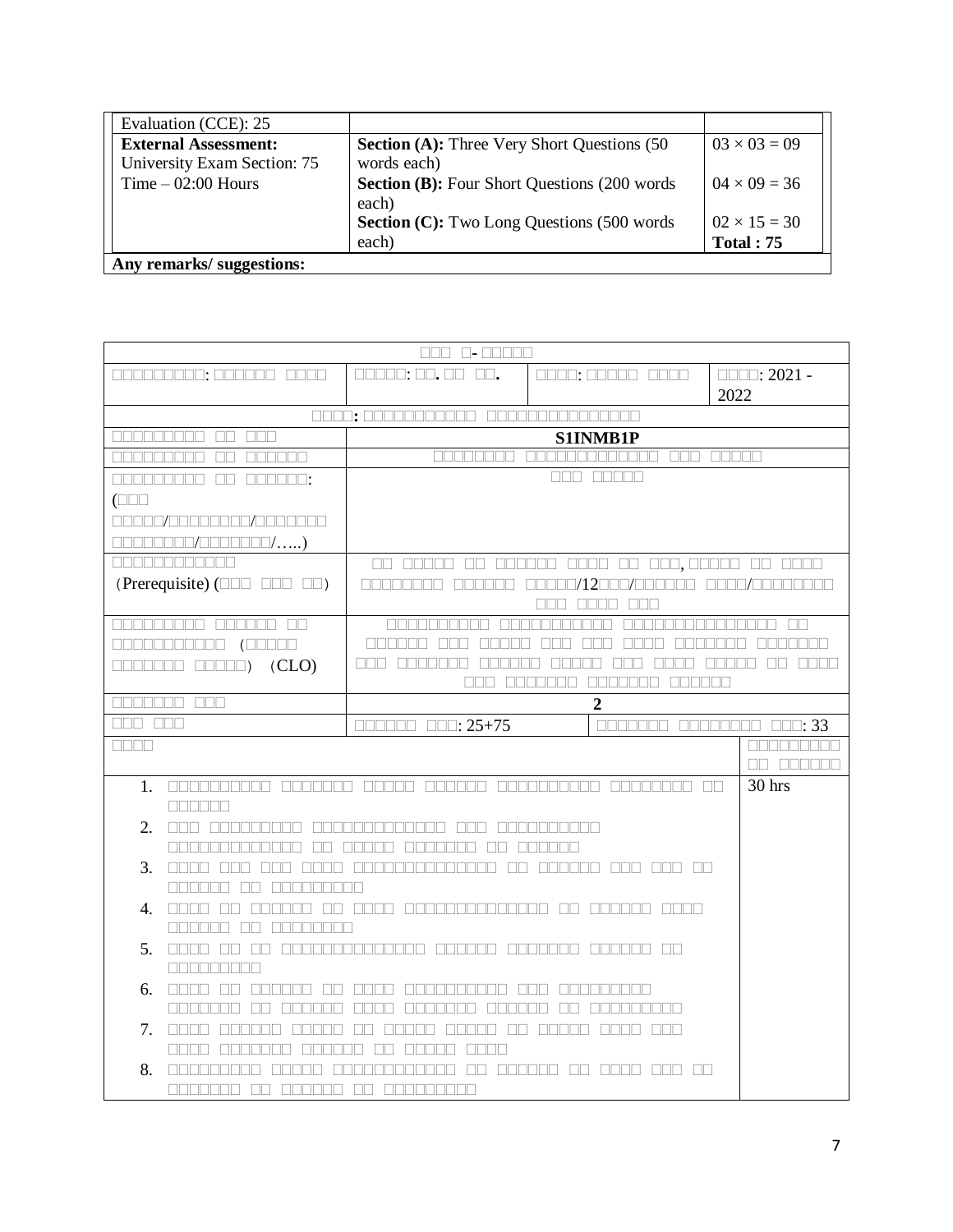| 9.                                                                                                                                                                                                  |  |
|-----------------------------------------------------------------------------------------------------------------------------------------------------------------------------------------------------|--|
| $10.$ $\Box$ $\Box$ $\Box$                                                                                                                                                                          |  |
|                                                                                                                                                                                                     |  |
|                                                                                                                                                                                                     |  |
| $11. \square$<br>$\Box$<br>TELET<br>. ELET                                                                                                                                                          |  |
| 12. $\square$                                                                                                                                                                                       |  |
|                                                                                                                                                                                                     |  |
| $13$ $\Box$<br>╖┌<br>ПO                                                                                                                                                                             |  |
|                                                                                                                                                                                                     |  |
| 14. $\square$                                                                                                                                                                                       |  |
|                                                                                                                                                                                                     |  |
| nn n                                                                                                                                                                                                |  |
| 15. $\square \square$                                                                                                                                                                               |  |
|                                                                                                                                                                                                     |  |
| <b>ODDDD OOD pour (ODDDDD), streak DOD ODDDDDD</b><br>$16.$ $\Box$<br>∐                                                                                                                             |  |
| $( \Box \Box \Box \Box ) \quad \Box \Box \quad \Box \Box \Box \Box \Box \Box \Box \Box \quad \Box \Box \Box \quad ( \text{need} \text{le} ) \; \Box \Box \quad \Box \Box \Box \Box \quad \Box \Box$ |  |
|                                                                                                                                                                                                     |  |
| 17.000 00000000,00000 000 0000000 0000<br><u>FFERE I</u>                                                                                                                                            |  |
| 18. $\Box$<br>IEE.                                                                                                                                                                                  |  |
|                                                                                                                                                                                                     |  |
| n nin n                                                                                                                                                                                             |  |
| $19. \square$                                                                                                                                                                                       |  |
|                                                                                                                                                                                                     |  |

| $\sim$                                                                                    |
|-------------------------------------------------------------------------------------------|
| _____<br>______<br>____                                                                   |
| ______<br>____<br>____<br>______<br>$-$<br>$\overline{\phantom{a}}$<br>____<br>_____<br>_ |

Essential of Practical Microbiology 2nd Edition 2021 by SASTRY APURBA S, Jaypee

2. **सससससससस सससससस सससससससससस ससस सससस**

http://nptel.ac.in/courses/104/104/104104066/ analytical methods http://nptel.ac.in/courses/102/107/102107028/ techniques tools

| $\Box\Box\Box$<br>an bainn an Domhair a bh<br><b>The Contract of the Contract of the Contract of the Contract of the Contract of the Contract of the Contract of the Contract of the Contract of the Contract of the Contract of the Contract of the Contract of the Contract </b> |                      |                              |    |  |  |
|------------------------------------------------------------------------------------------------------------------------------------------------------------------------------------------------------------------------------------------------------------------------------------|----------------------|------------------------------|----|--|--|
|                                                                                                                                                                                                                                                                                    | $\sqcap\!\sqcap\!$ : |                              |    |  |  |
|                                                                                                                                                                                                                                                                                    |                      |                              |    |  |  |
| 888 88886/<br>n n n n n                                                                                                                                                                                                                                                            | 30 D                 | $\mathbb{R}$                 |    |  |  |
|                                                                                                                                                                                                                                                                                    |                      |                              |    |  |  |
|                                                                                                                                                                                                                                                                                    | 10                   |                              | 15 |  |  |
|                                                                                                                                                                                                                                                                                    |                      | $(\Box \Box \Box \Box \Box)$ |    |  |  |
| T                                                                                                                                                                                                                                                                                  | 5                    |                              | 10 |  |  |
|                                                                                                                                                                                                                                                                                    |                      | -11-11-                      |    |  |  |
| an na na na                                                                                                                                                                                                                                                                        |                      |                              |    |  |  |
| $\mathbb{R}$                                                                                                                                                                                                                                                                       |                      |                              |    |  |  |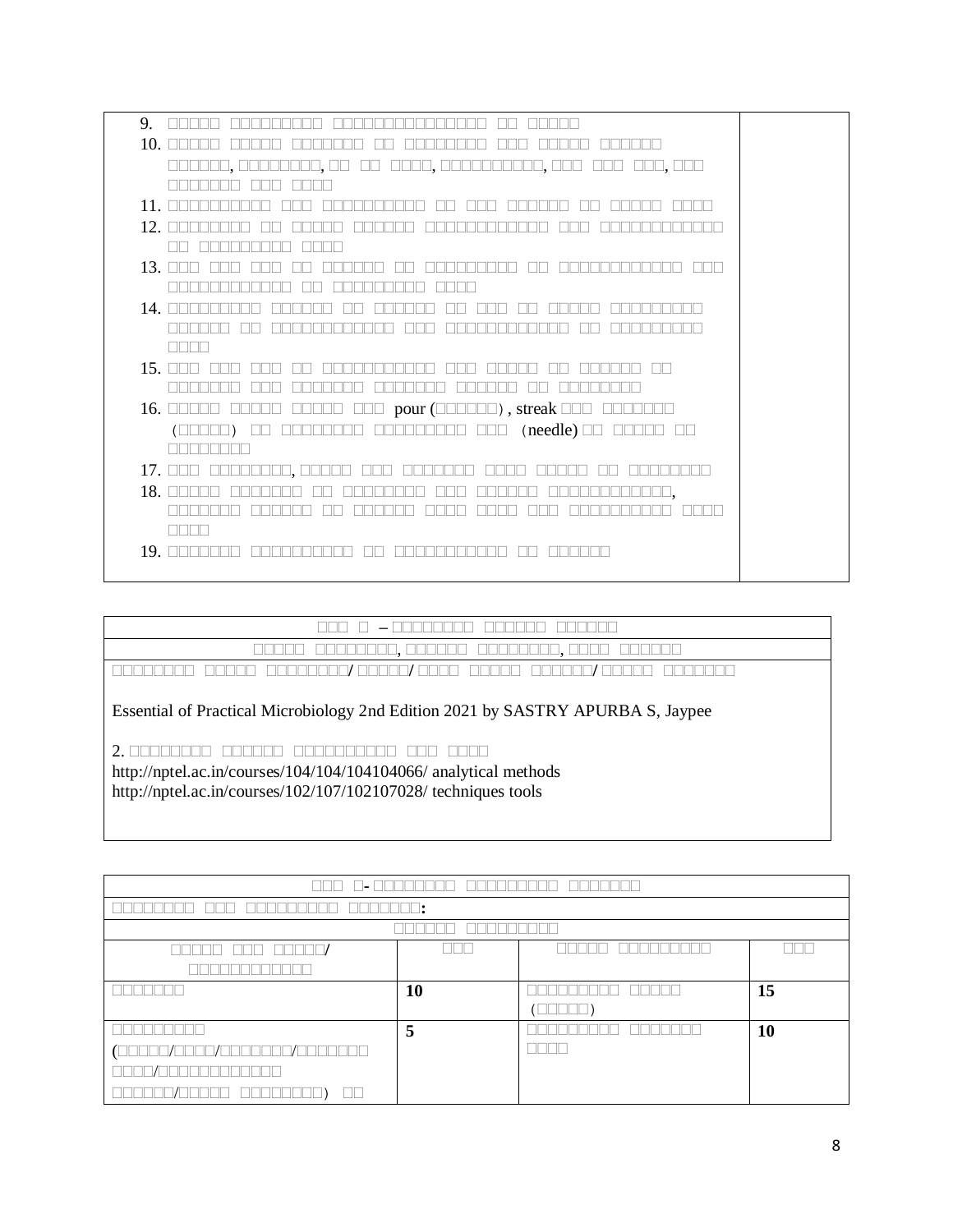| $( \hbox{ non non-} ) / \hbox{ non-} \hbox{ non-}$<br>88888 |    |                                                                                                                                                                                                                                                                                                                                                                                                                                                                                                                                                          |    |
|-------------------------------------------------------------|----|----------------------------------------------------------------------------------------------------------------------------------------------------------------------------------------------------------------------------------------------------------------------------------------------------------------------------------------------------------------------------------------------------------------------------------------------------------------------------------------------------------------------------------------------------------|----|
|                                                             |    |                                                                                                                                                                                                                                                                                                                                                                                                                                                                                                                                                          |    |
|                                                             | 10 | $\begin{array}{c} \textcolor{blue}{\textbf{m}} \textcolor{blue}{\textbf{m}} \textcolor{blue}{\textbf{m}} \textcolor{blue}{\textbf{m}} \textcolor{blue}{\textbf{m}} \textcolor{blue}{\textbf{m}} \textcolor{blue}{\textbf{m}} \textcolor{blue}{\textbf{m}} \textcolor{blue}{\textbf{m}} \textcolor{blue}{\textbf{m}} \textcolor{blue}{\textbf{m}} \textcolor{blue}{\textbf{m}} \textcolor{blue}{\textbf{m}} \textcolor{blue}{\textbf{m}} \textcolor{blue}{\textbf{m}} \textcolor{blue}{\textbf{m}} \textcolor{blue}{\textbf{m}} \textcolor{blue}{\textbf$ | 50 |
|                                                             |    |                                                                                                                                                                                                                                                                                                                                                                                                                                                                                                                                                          |    |
|                                                             |    |                                                                                                                                                                                                                                                                                                                                                                                                                                                                                                                                                          |    |
|                                                             |    | $\Box \Box \Box \Box$ 20 $\Box \Box$ , $\Box \Box$ $\Box \Box \Box$                                                                                                                                                                                                                                                                                                                                                                                                                                                                                      |    |
|                                                             |    | 10<br>$\Box\Box$<br>- 11 - 11                                                                                                                                                                                                                                                                                                                                                                                                                                                                                                                            |    |
|                                                             |    | وكاكا كالطاطاطات                                                                                                                                                                                                                                                                                                                                                                                                                                                                                                                                         |    |
|                                                             |    | <u>FIFIFI</u><br>10 <sup>1</sup>                                                                                                                                                                                                                                                                                                                                                                                                                                                                                                                         |    |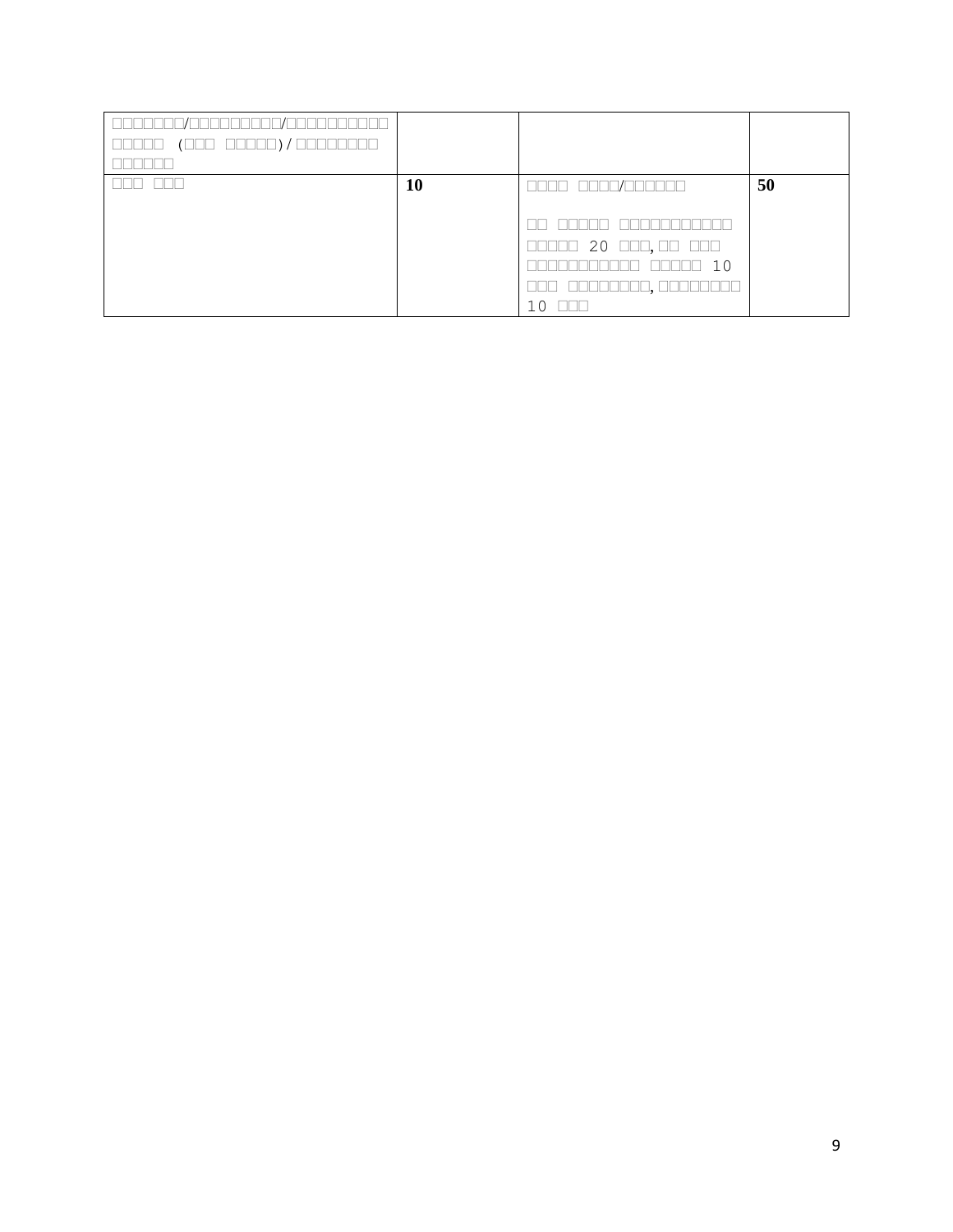|                         |                                                                                   |                                                                                                                                                      | <b>Part A-Introduction</b>                                                                              |  |                        |
|-------------------------|-----------------------------------------------------------------------------------|------------------------------------------------------------------------------------------------------------------------------------------------------|---------------------------------------------------------------------------------------------------------|--|------------------------|
|                         |                                                                                   | Class: B.Sc.<br><b>Program: Certificate</b>                                                                                                          | <b>Year: First</b>                                                                                      |  | <b>Session: 2021</b>   |
|                         |                                                                                   |                                                                                                                                                      | <b>Subject: Industrial Microbiology</b>                                                                 |  |                        |
| $\mathbf{1}$            |                                                                                   | <b>Course Code</b>                                                                                                                                   | S1INMB1P                                                                                                |  |                        |
| $\overline{2}$          |                                                                                   | <b>Course Title</b>                                                                                                                                  | <b>Techniques in Industrial Microbiology</b>                                                            |  |                        |
| 3                       |                                                                                   | <b>Course Type (Core</b>                                                                                                                             | <b>CORE</b>                                                                                             |  |                        |
|                         |                                                                                   | <b>Course/Elective/Generic</b>                                                                                                                       |                                                                                                         |  |                        |
|                         |                                                                                   | Elective/Vocational/)                                                                                                                                |                                                                                                         |  |                        |
| $\overline{\mathbf{4}}$ |                                                                                   | Pre-requisite (If any)                                                                                                                               | To study this course, a student must have had the<br>subject BIOLOGY in class/12th/certificate/diploma. |  |                        |
| 5                       |                                                                                   | <b>Course Learning Outcomes</b>                                                                                                                      | On completion of this course, learners will able to:                                                    |  |                        |
|                         |                                                                                   | (CLO)                                                                                                                                                | To be able to understand the role and use of different                                                  |  |                        |
|                         |                                                                                   |                                                                                                                                                      | tools and different modern techniques in the study's<br>of industrial microbiology                      |  |                        |
|                         |                                                                                   |                                                                                                                                                      |                                                                                                         |  |                        |
| 6<br>7                  |                                                                                   | <b>Credit Value</b><br><b>Total Marks</b>                                                                                                            | Max. Marks: 25+75                                                                                       |  | Min. Passing Marks: 33 |
|                         |                                                                                   |                                                                                                                                                      | <b>Part B- Content of the Course</b>                                                                    |  |                        |
|                         |                                                                                   | Total No. of Lectures- Tutorials- Practical (in hours per week): 30 hrs                                                                              |                                                                                                         |  |                        |
| $L-T-P$ :               |                                                                                   |                                                                                                                                                      |                                                                                                         |  |                        |
| Unit                    |                                                                                   | <b>Topics</b>                                                                                                                                        |                                                                                                         |  | <b>No. of Lectures</b> |
| $\mathbf{1}$            |                                                                                   |                                                                                                                                                      | Study of fluorescent micrographs to visualize bacterial cells                                           |  | <b>30 hrs</b>          |
| $\overline{2}$          | Ray diagram of phase contrast microscopy & electron                               |                                                                                                                                                      |                                                                                                         |  |                        |
|                         | microscopy                                                                        |                                                                                                                                                      |                                                                                                         |  |                        |
| $\mathbf{3}$            |                                                                                   |                                                                                                                                                      | Separation of mixture in by paper/thin layer chromatography                                             |  |                        |
| $\overline{\mathbf{4}}$ |                                                                                   | Demonstration of column packing in any form of column                                                                                                |                                                                                                         |  |                        |
|                         |                                                                                   | chromatography                                                                                                                                       |                                                                                                         |  |                        |
| 5                       |                                                                                   |                                                                                                                                                      | Separation of protein mixture by any form of chromatography                                             |  |                        |
| 6                       |                                                                                   | Separation of protein mixture by polyacrylamide Gel<br>Electrophoresis page                                                                          |                                                                                                         |  |                        |
| $\overline{7}$          |                                                                                   | Determination of Lamda max for and unknown sample and                                                                                                |                                                                                                         |  |                        |
|                         | calculation of extinction coefficient                                             |                                                                                                                                                      |                                                                                                         |  |                        |
| 8                       | Separation of component of a given mixture using a laboratory<br>scale centrifuge |                                                                                                                                                      |                                                                                                         |  |                        |
| 9                       |                                                                                   | Understand density gradient centrifugation with help of<br>pictures                                                                                  |                                                                                                         |  |                        |
| <b>10</b>               |                                                                                   | To study the principle and application of important<br>instruments-colony counter, autoclave, incubator, hot air<br>oven, pH meter, laminar air flow |                                                                                                         |  |                        |
| 11                      |                                                                                   | Preparation of culture media for bacterial cultivation                                                                                               |                                                                                                         |  |                        |
| 12                      |                                                                                   | sterility                                                                                                                                            | Sterilization of medium by using autoclave and assessment for                                           |  |                        |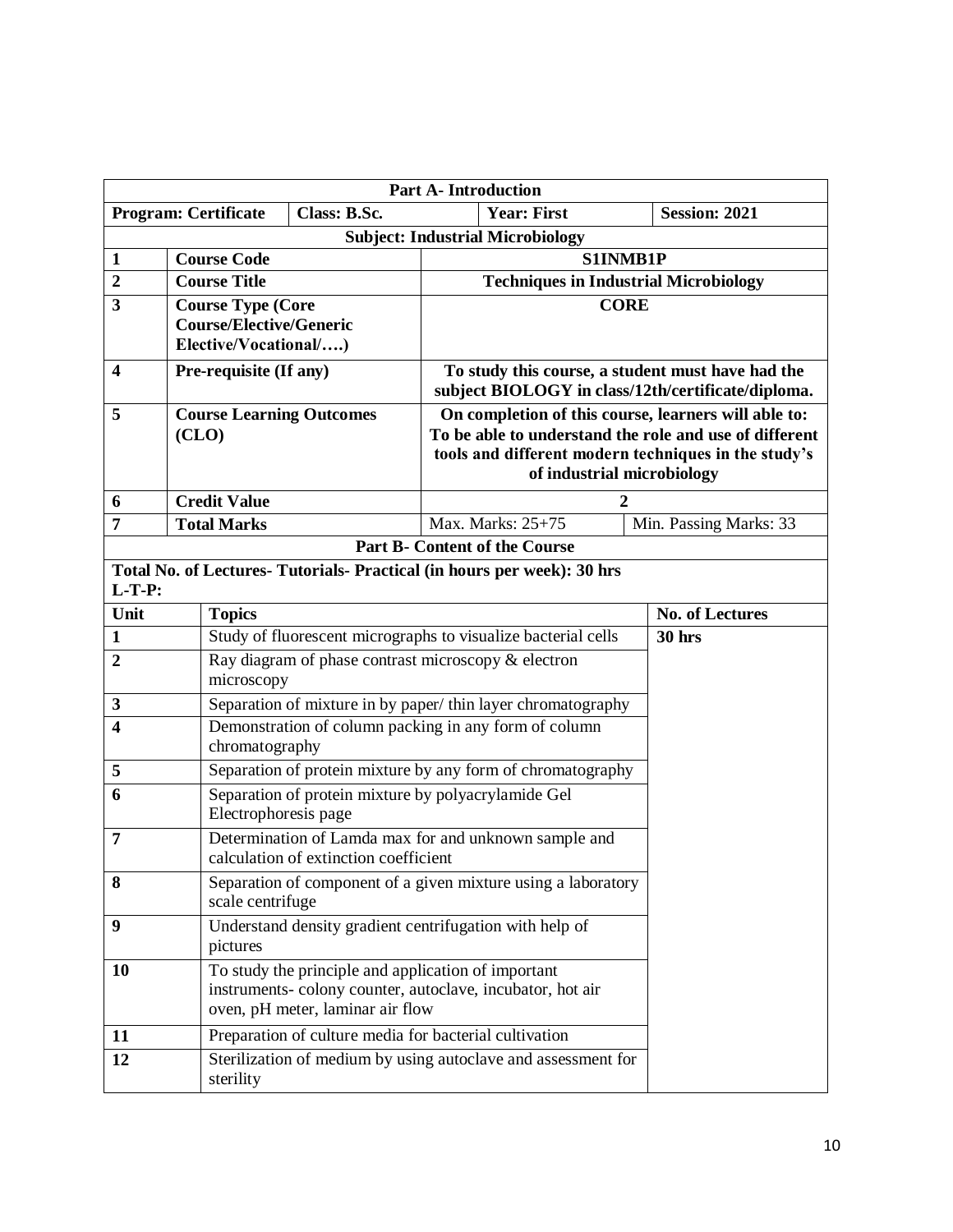| 13                             | Sterilization of glassware using hot air oven and assessment<br>for sterility                                                                                                                                                                                          |              |                                                     |  |              |  |
|--------------------------------|------------------------------------------------------------------------------------------------------------------------------------------------------------------------------------------------------------------------------------------------------------------------|--------------|-----------------------------------------------------|--|--------------|--|
| 14                             | Sterilization of heat sensitive material by membrane filtration<br>and assessment for sterility                                                                                                                                                                        |              |                                                     |  |              |  |
| 15                             | Demonstration of the presence of micro flora in the<br>environment by exposing nutrient agar plates to air                                                                                                                                                             |              |                                                     |  |              |  |
| 16                             | Simple staining, Gram staining, methylene blue staining                                                                                                                                                                                                                |              |                                                     |  |              |  |
| 17                             | Pure culture techniques, pour, streak & spread.<br>Use of inoculation loop and needle, demonstration                                                                                                                                                                   |              |                                                     |  |              |  |
| 18                             | To study the principle and application of incubators,<br>centrifuge. Different types of filter and colony counter,<br>calorimeter and spectrophotometer                                                                                                                |              |                                                     |  |              |  |
| 19                             | Study of effectiveness of different sanitizers                                                                                                                                                                                                                         |              |                                                     |  |              |  |
| <b>Innovation</b>              |                                                                                                                                                                                                                                                                        |              |                                                     |  |              |  |
|                                | Keywords/Tags: MICROBIAL PRACTICAL TECHNIQUES                                                                                                                                                                                                                          |              |                                                     |  |              |  |
|                                |                                                                                                                                                                                                                                                                        |              | <b>Part C- Learning Resources</b>                   |  |              |  |
|                                |                                                                                                                                                                                                                                                                        |              | <b>Text Books, Reference Books, Other Resources</b> |  |              |  |
| <b>Suggested Readings:</b>     |                                                                                                                                                                                                                                                                        |              |                                                     |  |              |  |
|                                | Essential of Practical Microbiology 2Nd Edition 2021 by SASTRY APURBA S, Jaypee<br><b>Suggestive digital platforms web links</b><br>http://nptel.ac.in/courses/104/104/104104066/ analytical methods<br>http://nptel.ac.in/courses/102/107/102107028/ techniques tools |              |                                                     |  |              |  |
|                                | <b>Suggested equivalent online courses:</b>                                                                                                                                                                                                                            |              |                                                     |  |              |  |
|                                |                                                                                                                                                                                                                                                                        |              | <b>Part D-Assessment and Evaluation</b>             |  |              |  |
|                                | <b>Suggested Continuous Evaluation Methods:</b>                                                                                                                                                                                                                        |              |                                                     |  |              |  |
|                                | <b>Internal Assessment</b>                                                                                                                                                                                                                                             | <b>Marks</b> | <b>External Assessment</b>                          |  | <b>Marks</b> |  |
| <b>Class Interaction/ Quiz</b> |                                                                                                                                                                                                                                                                        | 10           | <b>Viva Voice on Practical</b>                      |  | 15           |  |
| <b>Attendance</b>              | 5<br><b>Practical Record File</b>                                                                                                                                                                                                                                      |              |                                                     |  | 10           |  |
|                                | <b>Assignments (Charts/Model</b>                                                                                                                                                                                                                                       | 10           | Table work/Experiments                              |  | 50           |  |
|                                | <b>Seminar/ Rural Service/</b>                                                                                                                                                                                                                                         |              | Major Exercise 20 marks, Two                        |  |              |  |
|                                | <b>Technology Dissemination/ Report</b><br>of Excursion/ Lab Visits/ Survey/                                                                                                                                                                                           |              | minor exercise 10 marks each,                       |  |              |  |
| <b>Industrial Visit)</b>       |                                                                                                                                                                                                                                                                        |              | spotting 10 marks                                   |  |              |  |
| <b>TOTAL</b>                   |                                                                                                                                                                                                                                                                        | 25           |                                                     |  | 75           |  |
|                                | Any remarks/ suggestions:                                                                                                                                                                                                                                              |              |                                                     |  |              |  |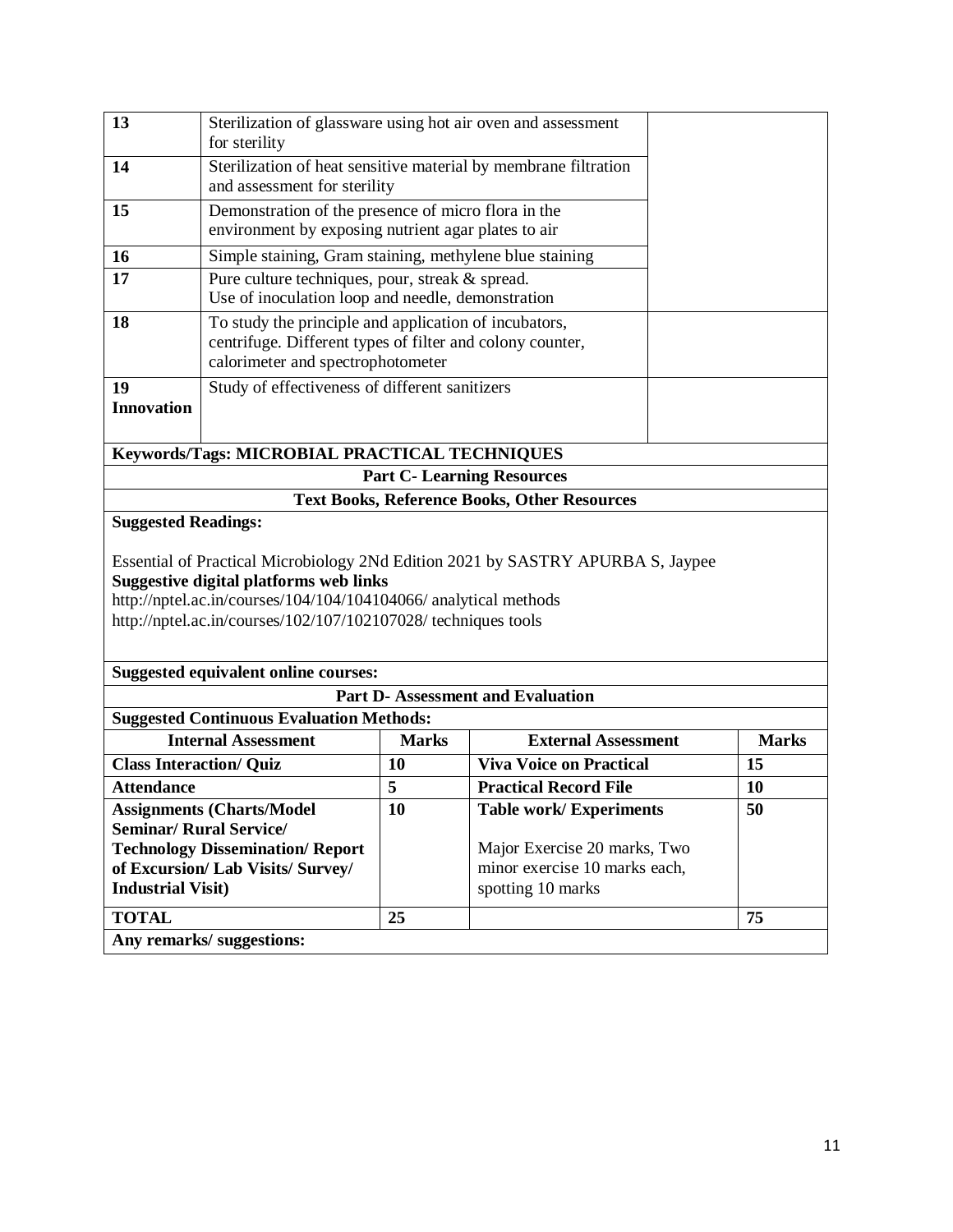#### **St. Aloysius College (Autonomous) Jabalpur, M.P. Department of Botany and Microbiology B.Sc I year Industrial Microbiology Paper—2/ Minor Fundamentals of Industrial Microbiology**

**सससससससससस सससससससससस सस सससससससस सससस ससससससस**

|                         | Пſ<br>.<br>$\blacksquare$                                          |                                                    |                   |                         |                                         |  |
|-------------------------|--------------------------------------------------------------------|----------------------------------------------------|-------------------|-------------------------|-----------------------------------------|--|
| TETE                    | NA SERIE STATISTI<br>Ш                                             | $\square\square$ : $\square\square$ .<br>TN<br>JL. | $\Box$            | IO: OOOON<br>Ш.         | $\square \square \square$ : 2021 - 2022 |  |
|                         | $\square\square\square\square$                                     |                                                    |                   | TERRET                  |                                         |  |
| $\mathbf{1}$            | NA NA NA NA<br>$\Box$<br><b>NNN</b>                                |                                                    |                   |                         | S1INMB2T                                |  |
| $\overline{2}$          |                                                                    |                                                    |                   |                         |                                         |  |
| $\mathbf{3}$            | $\Box$<br>$\square\square' \ldots$ .)<br>100 I                     | $\Box^{\ast}$<br>٦,                                | T<br>ш<br>ш<br>H. |                         |                                         |  |
| $\overline{\mathbf{4}}$ | <u> Literatur</u><br>$\square\square$ $\square\square$ )<br>$\Box$ | (Prerequisite)                                     |                   | /12                     | $\square\square\square,$                |  |
| 5                       | $\Box$ )                                                           | $\mathbb{I}$<br>(CLO)                              |                   |                         |                                         |  |
| 6                       | <u>TENTER</u><br><b>FIFIE</b>                                      |                                                    |                   |                         | $\overline{\mathbf{4}}$                 |  |
| $\overline{7}$          | T                                                                  |                                                    |                   | $\Box\Box$ : 25+75<br>T | $\square\square$ : 33                   |  |

|                 | (LLLLLL<br><u>Lilliyadd</u><br>⊥∐• l<br>⊥⊔• l<br>ш                                  | $\square\square\square$ ) :<br>كالحاكا |  |  |
|-----------------|-------------------------------------------------------------------------------------|----------------------------------------|--|--|
| $L-T-P: 60$ hrs |                                                                                     |                                        |  |  |
|                 |                                                                                     |                                        |  |  |
|                 |                                                                                     |                                        |  |  |
|                 |                                                                                     | $10$ hrs                               |  |  |
|                 | $\Box \Box \Box \Box \Box$<br>$1.1$ $\Box$<br>⊥∟                                    |                                        |  |  |
|                 | 1.2                                                                                 |                                        |  |  |
|                 | 1.3                                                                                 |                                        |  |  |
|                 |                                                                                     |                                        |  |  |
|                 | 1.4 <sub>1</sub><br>$\Box\Box\Box$ ,<br>NU SE E E E E E<br>$\mathbb{R}$<br>- 11 - 1 |                                        |  |  |
|                 | $\Box\Box\Box$ ,<br><u>UUUUO, OOOO   OOOOOO, OOOOOO</u><br>LI.                      |                                        |  |  |
|                 |                                                                                     |                                        |  |  |
|                 | 1.5                                                                                 |                                        |  |  |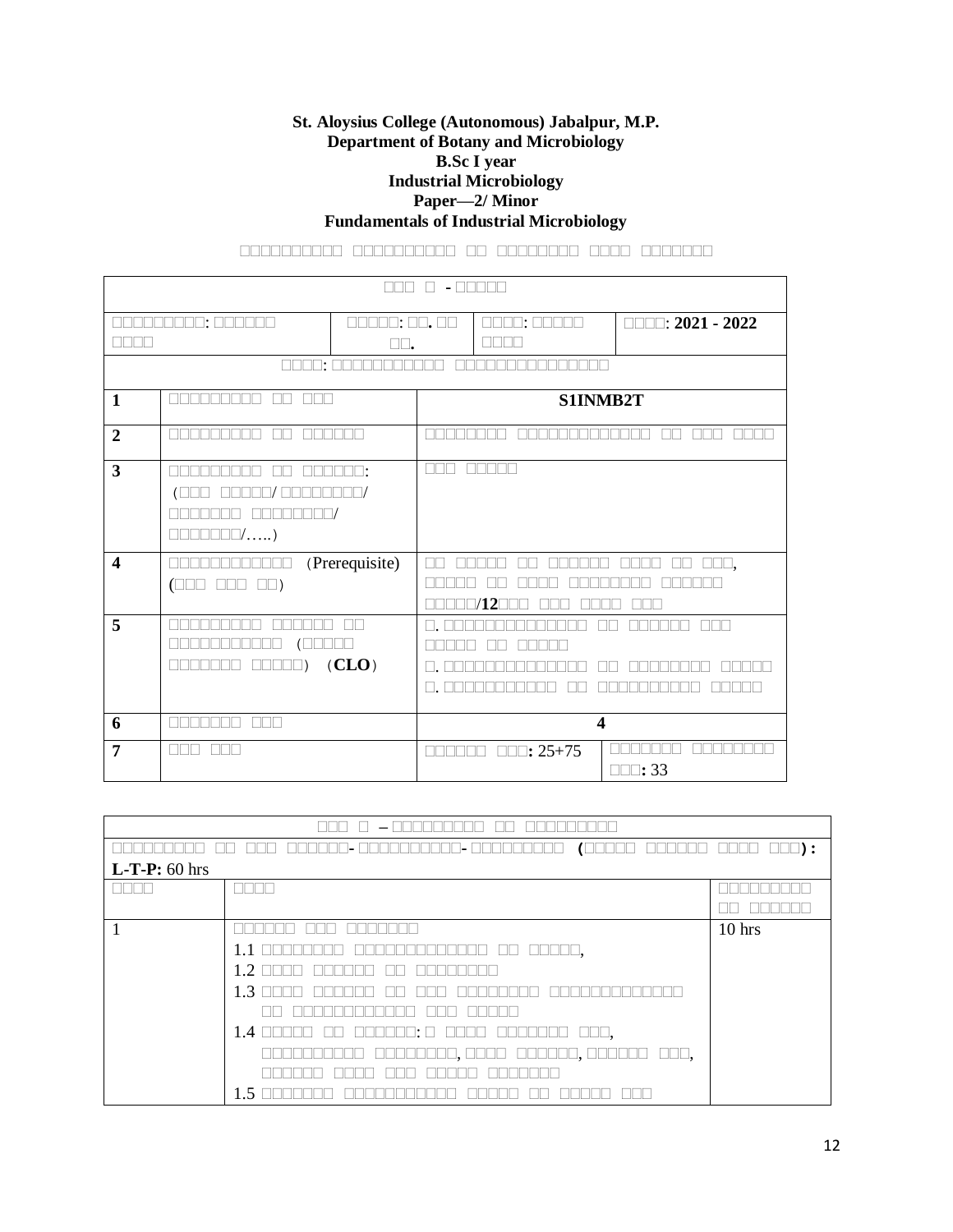|                | 00000000 0000000000000 00 000000000                                                                                                                                                                                                                                                                                                                                                                                                                                            |          |
|----------------|--------------------------------------------------------------------------------------------------------------------------------------------------------------------------------------------------------------------------------------------------------------------------------------------------------------------------------------------------------------------------------------------------------------------------------------------------------------------------------|----------|
|                | $1.6 \;$ communications $\overline{a}$<br><b>ODD ODDD</b><br>$\mathbf{1}$                                                                                                                                                                                                                                                                                                                                                                                                      |          |
| $\overline{2}$ |                                                                                                                                                                                                                                                                                                                                                                                                                                                                                | $14$ hrs |
|                | $2.1$ 00000000 0000000 –0000-000000,0000000 00                                                                                                                                                                                                                                                                                                                                                                                                                                 |          |
|                |                                                                                                                                                                                                                                                                                                                                                                                                                                                                                |          |
|                | 0000000 000 0000 000000                                                                                                                                                                                                                                                                                                                                                                                                                                                        |          |
|                | 2.2 000000 0000000: 00000000, 0000000 00000,                                                                                                                                                                                                                                                                                                                                                                                                                                   |          |
|                | TNT                                                                                                                                                                                                                                                                                                                                                                                                                                                                            |          |
|                |                                                                                                                                                                                                                                                                                                                                                                                                                                                                                |          |
|                | $2.4$ OD OD O OOD<br>00 0 00000000 00 00000000                                                                                                                                                                                                                                                                                                                                                                                                                                 |          |
|                | 000000 (000000) 0000000000 0000 (0000000) 0                                                                                                                                                                                                                                                                                                                                                                                                                                    |          |
|                | $2.5$ 000000 0000000: 0000000 000000                                                                                                                                                                                                                                                                                                                                                                                                                                           |          |
|                |                                                                                                                                                                                                                                                                                                                                                                                                                                                                                |          |
|                | 2.7 000000 000 00000000 00 0000000                                                                                                                                                                                                                                                                                                                                                                                                                                             |          |
|                |                                                                                                                                                                                                                                                                                                                                                                                                                                                                                |          |
|                |                                                                                                                                                                                                                                                                                                                                                                                                                                                                                |          |
|                |                                                                                                                                                                                                                                                                                                                                                                                                                                                                                |          |
| 3              | $\begin{tabular}{c} \multicolumn{1}{c}{\textbf{1}}\\ \multicolumn{1}{c}{\textbf{1}}\\ \multicolumn{1}{c}{\textbf{1}}\\ \multicolumn{1}{c}{\textbf{1}}\\ \multicolumn{1}{c}{\textbf{1}}\\ \multicolumn{1}{c}{\textbf{1}}\\ \multicolumn{1}{c}{\textbf{1}}\\ \multicolumn{1}{c}{\textbf{1}}\\ \multicolumn{1}{c}{\textbf{1}}\\ \multicolumn{1}{c}{\textbf{1}}\\ \multicolumn{1}{c}{\textbf{1}}\\ \multicolumn{1}{c}{\textbf{1}}\\ \multicolumn{1}{c}{\textbf{1}}\\ \multicolumn$ | $14$ hrs |
|                |                                                                                                                                                                                                                                                                                                                                                                                                                                                                                |          |
|                |                                                                                                                                                                                                                                                                                                                                                                                                                                                                                |          |
|                |                                                                                                                                                                                                                                                                                                                                                                                                                                                                                |          |
|                | 000 0000000000000000                                                                                                                                                                                                                                                                                                                                                                                                                                                           |          |
|                | $3.2$ $\Box$ $\Box$ $\Box$ $\Box$ $\Box$ $\Box$ $\Box$<br>1000000 00000000000 000 0000                                                                                                                                                                                                                                                                                                                                                                                         |          |
|                | <b>REFER EFFECTE</b>                                                                                                                                                                                                                                                                                                                                                                                                                                                           |          |
|                |                                                                                                                                                                                                                                                                                                                                                                                                                                                                                |          |
|                | <b>RANDRI</b>                                                                                                                                                                                                                                                                                                                                                                                                                                                                  |          |
|                |                                                                                                                                                                                                                                                                                                                                                                                                                                                                                |          |
| $\overline{4}$ | 888 88888888888                                                                                                                                                                                                                                                                                                                                                                                                                                                                | $12$ hrs |
|                | $\begin{picture}(20,20) \put(0,0){\dashbox{0.5}(1,0){ }} \put(15,0){\dashbox{0.5}(1,0){ }} \put(25,0){\dashbox{0.5}(1,0){ }} \put(35,0){\dashbox{0.5}(1,0){ }} \put(45,0){\dashbox{0.5}(1,0){ }} \put(55,0){\dashbox{0.5}(1,0){ }} \put(65,0){\dashbox{0.5}(1,0){ }} \put(65,0){\dashbox{0.5}(1,0){ }} \put(65,0){\dashbox{0.5}(1,0){ }} \put(65,0){\dashbox{0.5}(1,0){ }}$                                                                                                    |          |
|                |                                                                                                                                                                                                                                                                                                                                                                                                                                                                                |          |
|                | $\Box\Box$ $\Box\Box\Box\Box\Box\Box$                                                                                                                                                                                                                                                                                                                                                                                                                                          |          |
|                | 4.2 0000000000000 000 000000 000: 0000000,                                                                                                                                                                                                                                                                                                                                                                                                                                     |          |
|                | 000000,000000000000,000000000,00000 000                                                                                                                                                                                                                                                                                                                                                                                                                                        |          |
|                | e se se se se                                                                                                                                                                                                                                                                                                                                                                                                                                                                  |          |
|                |                                                                                                                                                                                                                                                                                                                                                                                                                                                                                |          |
|                | nn nn n                                                                                                                                                                                                                                                                                                                                                                                                                                                                        |          |
|                |                                                                                                                                                                                                                                                                                                                                                                                                                                                                                |          |
| 5              | FIREDRE FERENTIATION<br><u>FIFIFI</u><br>.<br>$\Box$                                                                                                                                                                                                                                                                                                                                                                                                                           | $10$ hrs |
|                | MARRER 19                                                                                                                                                                                                                                                                                                                                                                                                                                                                      |          |
|                | 5.1 0000 000 00 00000 000 00000000                                                                                                                                                                                                                                                                                                                                                                                                                                             |          |
|                | $5.2$ 0000 (0000000000000000, 0000000000) 0                                                                                                                                                                                                                                                                                                                                                                                                                                    |          |
|                | $5.3 \square \square \square \square \square \square \square$<br>ing anggo anggo ang ang                                                                                                                                                                                                                                                                                                                                                                                       |          |
|                | $5.4$ $\Box$ $\Box$<br>.                                                                                                                                                                                                                                                                                                                                                                                                                                                       |          |
|                | nn nnn                                                                                                                                                                                                                                                                                                                                                                                                                                                                         |          |
|                | $5.5$ $\Box$<br>an an an an an an an an a<br>ا تططح                                                                                                                                                                                                                                                                                                                                                                                                                            |          |
|                | <b>REBELLE</b>                                                                                                                                                                                                                                                                                                                                                                                                                                                                 |          |
|                | $5.6$ 00000 00 00000000 0000000                                                                                                                                                                                                                                                                                                                                                                                                                                                |          |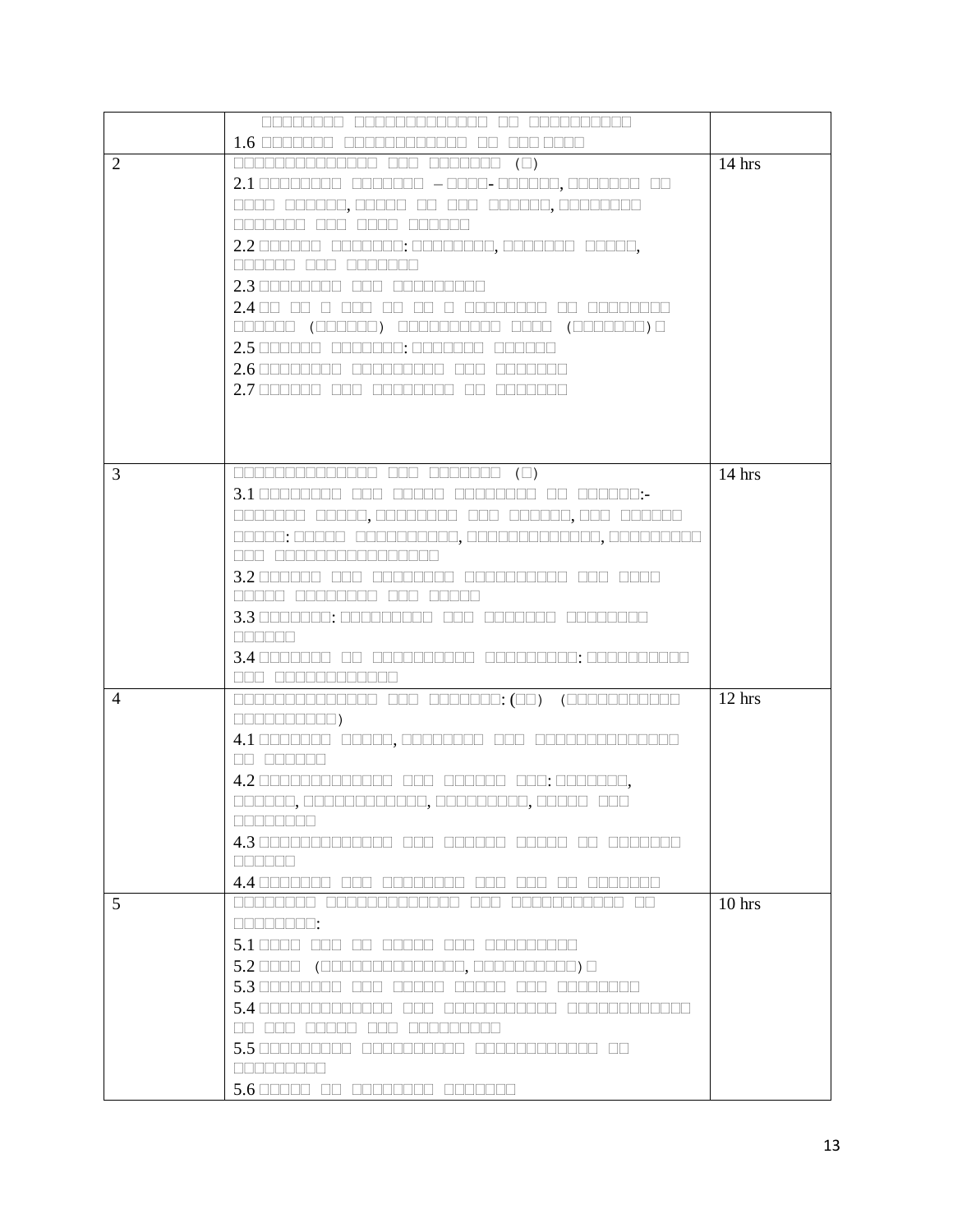### **ससस ससससस (सस सससस)/ ससस:** कककककककककककककक ककक ककककककक **ससस स – सससससससस सससससस सससससस**

# ककककक कककककककक, कककककक कककककककक, कककक कककककक

## **Suggested Readings:**

- 1. Microbiology- Pelczar, Chan and Kreig, Ingrahm.
- 2. General microbiology- Stainier, Ingharam, Wheelis and Painter.
- 3. Biology of Microorganisms- Brook and Madigan.
- 4. Fundamental Principles of Bacteriology- A.J. Salle.
- 5. Introduction to Microbiology- Ingraham and Ingraham.
- 6. Tools and Techniques in Microbiology by Nath and Upadhyay.
- 7. Powar C.B. and H.F. Daginawa (2003). General Microbiology Vol.2; Himalaya Publishing House.
- 8. Dubey R.C. and D.K. Maheswari (2004). A text book of Microbiology, 1<sup>st</sup> Edition; S.C. Chand and Company Ltd.

|                                                                | BASIC MICROBIOLOGY http://nptel.ac.in/courses/102/103/102103015 |                                               |
|----------------------------------------------------------------|-----------------------------------------------------------------|-----------------------------------------------|
|                                                                |                                                                 |                                               |
|                                                                |                                                                 |                                               |
|                                                                | H I 1                                                           |                                               |
| $\square\square$ : 100                                         |                                                                 |                                               |
|                                                                | $(CCE)$ $\square\square$ : 25 $\square$                         | $(UE)$ $\Box$ $\Box$ : 75<br>nn nn n<br>Пſ    |
|                                                                |                                                                 | 15                                            |
| TEE ER:                                                        |                                                                 |                                               |
|                                                                |                                                                 | 10                                            |
|                                                                |                                                                 |                                               |
| (CCE):                                                         |                                                                 | $\square\square$ : 25<br><u>NNU </u>          |
| $\Box \Box \Box \Box$ :                                        | $(\Box) : \Box \Box$                                            | $03 \times 03 = 09$                           |
|                                                                | 50<br>$\Box \Box \Box$<br>ℂ                                     |                                               |
|                                                                |                                                                 | $04 \times 09 = 36$                           |
| NNA TATIT :                                                    | $(\Box)$ : $\square \square \square$                            |                                               |
|                                                                | $200$ <b>III</b> )<br>$\sqrt{ }$<br>$\mathbb{H}$                | $02 \times 15 = 30$                           |
| $\square\square\square$ - 02:00 $\square\square\square\square$ |                                                                 |                                               |
|                                                                | $( \vert )$<br>$\cdot$                                          | $\square\square\square$ $\square\square$ : 75 |
|                                                                | $500$ $\Box$ $\Box$ )<br>الالحاك<br>$\Box$                      |                                               |
|                                                                |                                                                 |                                               |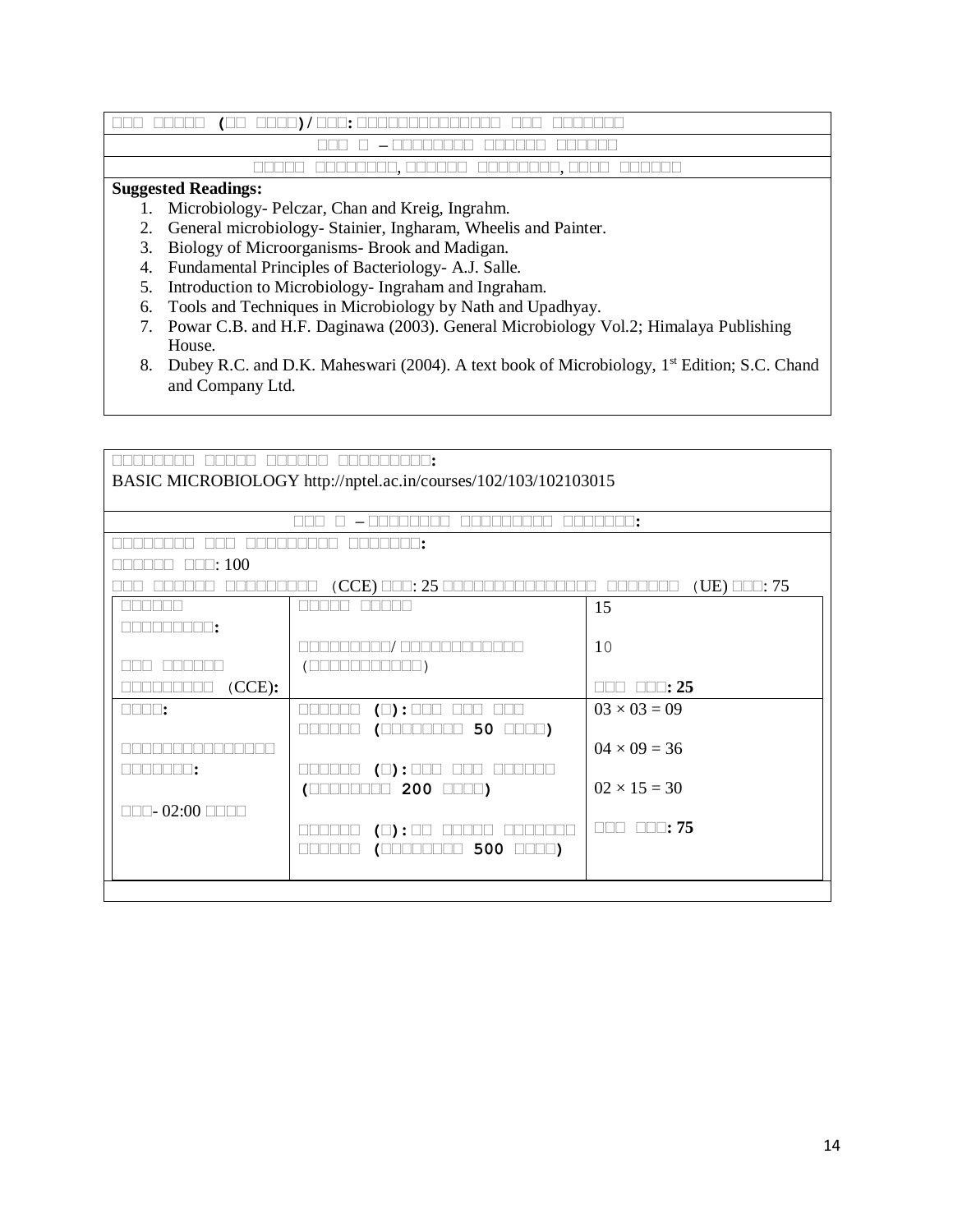# **Format for Syllabus of Theory Paper**

| <b>Part A – Introduction</b>          |                                                                         |                                                               |                           |  |  |  |  |
|---------------------------------------|-------------------------------------------------------------------------|---------------------------------------------------------------|---------------------------|--|--|--|--|
| <b>Program: Certificate</b>           | Class: B.Sc.                                                            | <b>Year: First</b>                                            | <b>Session: 2021-2022</b> |  |  |  |  |
|                                       | <b>Subject: Industrial Microbiology</b>                                 |                                                               |                           |  |  |  |  |
| $\mathbf{1}$                          | <b>Course Code</b>                                                      | S1INMB2T                                                      |                           |  |  |  |  |
| $\overline{2}$                        | <b>Course Title</b>                                                     | <b>FUNDAMENTALS OF INDUSTRIAL</b>                             |                           |  |  |  |  |
|                                       |                                                                         | <b>MICROBIOLOGY</b>                                           |                           |  |  |  |  |
| 3                                     | <b>Course Type (Core Course/</b>                                        | <b>CORE COURSE</b>                                            |                           |  |  |  |  |
|                                       | <b>Elective/ Generic Elective/</b>                                      |                                                               |                           |  |  |  |  |
|                                       | Vocational/)                                                            |                                                               |                           |  |  |  |  |
| $\overline{\mathbf{4}}$               | Pre-requisite (if any)                                                  | To study this course, a student must have had the             |                           |  |  |  |  |
| 5                                     |                                                                         | subject Biology in class/12th                                 |                           |  |  |  |  |
|                                       | <b>Course Learning Outcome</b>                                          | To understand the role and significance of<br>microorganisms. |                           |  |  |  |  |
|                                       | (CLO)                                                                   | Be able to identify and classify the important                |                           |  |  |  |  |
|                                       |                                                                         | microorganisms. To understand contributions of                |                           |  |  |  |  |
|                                       |                                                                         | important scientists in the field.                            |                           |  |  |  |  |
| 6                                     | <b>Credit Value</b>                                                     |                                                               |                           |  |  |  |  |
| 7                                     | <b>Total Marks</b>                                                      | Max. Marks: 25+75                                             | Min. Passing Marks: 33    |  |  |  |  |
| <b>Part B – Content of the Course</b> |                                                                         |                                                               |                           |  |  |  |  |
|                                       | Total No. of Lectures- Tutorials- Practical (in hours per week): 60 hrs |                                                               |                           |  |  |  |  |
| $L-T-P:$<br>Unit                      | <b>Topic</b>                                                            |                                                               | No. of Lectures           |  |  |  |  |
| $\mathbf{1}$                          | <b>HISTORY AND SCOPE</b>                                                |                                                               | $10$ hrs                  |  |  |  |  |
|                                       |                                                                         |                                                               |                           |  |  |  |  |
|                                       | 1.1 Development of Industrial Microbiology                              |                                                               |                           |  |  |  |  |
|                                       | 1.2 Germ Theory of Disease                                              |                                                               |                           |  |  |  |  |
|                                       | 1.3 Scope and Application of Industrial Microbiology in human           |                                                               |                           |  |  |  |  |
|                                       | welfare.                                                                |                                                               |                           |  |  |  |  |
|                                       | 1.4 Contribution of – A.V. Leeuwenhoek, Alexander Fleming,              |                                                               |                           |  |  |  |  |
|                                       | Louis Pasteur, Robert Koch, Edward Jenner, Joseph Lister.               |                                                               |                           |  |  |  |  |
|                                       | 1.5 Development of various Microbiological techniques and               |                                                               |                           |  |  |  |  |
|                                       | Golden Era of Industrial Microbiology.                                  |                                                               |                           |  |  |  |  |
|                                       | 1.6 Fundamentals of rDNA technology                                     |                                                               |                           |  |  |  |  |
| $\mathbf{2}$                          | MICROBIAL DIVERSITY: A                                                  |                                                               | 14 hrs                    |  |  |  |  |
|                                       |                                                                         |                                                               |                           |  |  |  |  |
|                                       | 2.1 Systems of Classification – Binomial Nomenclature,                  |                                                               |                           |  |  |  |  |
|                                       | Whittaker's five kingdom, Carl Woese's three domain                     |                                                               |                           |  |  |  |  |
|                                       | classification system and their utility.                                |                                                               |                           |  |  |  |  |
|                                       | 2.2 VIRUS: Classification, General characteristics, Structure           |                                                               |                           |  |  |  |  |
|                                       | and Reproduction of viruses.                                            |                                                               |                           |  |  |  |  |
|                                       | 2.3 Viroids and Prions                                                  |                                                               |                           |  |  |  |  |
|                                       | 2.4 Life cycle of RNA and DNA virus, Lytic cycle and                    |                                                               |                           |  |  |  |  |
|                                       | Lysogeny                                                                |                                                               |                           |  |  |  |  |
|                                       | 2.5 BACTERIA: General characteristics                                   |                                                               |                           |  |  |  |  |
|                                       | 2.6 Classification, Ultra structure and Reproduction of bacteria        |                                                               |                           |  |  |  |  |
|                                       | 2.7 Role of bacteria in Industries.                                     |                                                               |                           |  |  |  |  |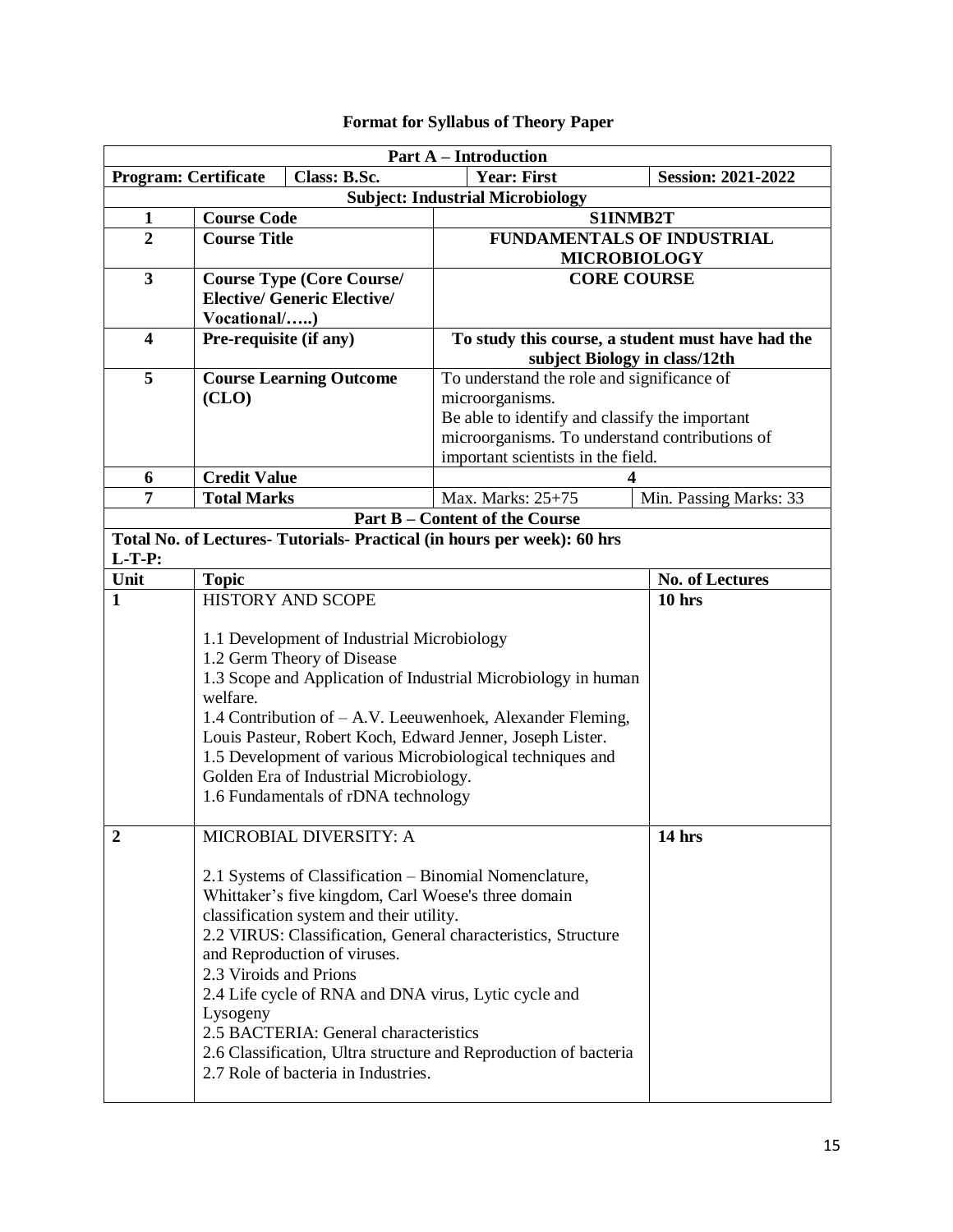| $\overline{\mathbf{3}}$    | MICROBIAL DIVERSITY: B                                                                                                      | 14 hrs   |  |  |  |
|----------------------------|-----------------------------------------------------------------------------------------------------------------------------|----------|--|--|--|
|                            |                                                                                                                             |          |  |  |  |
|                            | 3.1 Bacteria with unusual properties:                                                                                       |          |  |  |  |
|                            | General characteristics, occurrence, reproduction and economic                                                              |          |  |  |  |
|                            | importance of the following:-                                                                                               |          |  |  |  |
|                            | Cyanobacteria, Mycoplasma, Rickettsia and Actinomycetes.                                                                    |          |  |  |  |
|                            | 3.2 Beneficial and harmful microbes and their role in daily life<br>3.3 Archaea- habit and general morphological characters |          |  |  |  |
|                            | 3.4 Important Representative of Archaea- Methanogens and                                                                    |          |  |  |  |
|                            | thermophiles.                                                                                                               |          |  |  |  |
|                            |                                                                                                                             |          |  |  |  |
| $\boldsymbol{4}$           | MICROBIAL DIVERSITY: C (EUKARYOTIC                                                                                          | 12 hrs   |  |  |  |
|                            | MICROORGANISMS)                                                                                                             |          |  |  |  |
|                            |                                                                                                                             |          |  |  |  |
|                            | 4.1 Morphological features, classification and characteristics of                                                           |          |  |  |  |
|                            | Myxomycetes (Slime Mould)                                                                                                   |          |  |  |  |
|                            | 4.2 Some microbiologically important Micro Fungi -                                                                          |          |  |  |  |
|                            | Rhizopus, Mucor, Neurospora, Aspergillus, Penicillium, Yeast                                                                |          |  |  |  |
|                            | and Agaricus.                                                                                                               |          |  |  |  |
|                            | 4.3 General account of Microbiologically important Algae.                                                                   |          |  |  |  |
|                            | 4.4 Role of Fungi in Medicines and in Industries.                                                                           |          |  |  |  |
| 5                          | APPLICATIONS OF MICROBES IN INDUSTRIAL                                                                                      | $10$ hrs |  |  |  |
|                            | MICROBIOLOGY:                                                                                                               |          |  |  |  |
|                            |                                                                                                                             |          |  |  |  |
|                            | 5.1 Application in human therapeutics.                                                                                      |          |  |  |  |
|                            | 5.2 Agriculture (Biofertilizers and Mycorrhizae)                                                                            |          |  |  |  |
|                            | 5.3 Environmental and Food Technology.                                                                                      |          |  |  |  |
|                            | 5.4 Use of Prokaryotic and Eukaryotic microorganisms in                                                                     |          |  |  |  |
|                            | Biotechnological applications.                                                                                              |          |  |  |  |
|                            | 5.5 Genetically engineered microbes for Industrial application.                                                             |          |  |  |  |
|                            | 5.6 Alternative source of Energy.                                                                                           |          |  |  |  |
|                            | Keywords/ Tags: History and diversity of micro-organisms                                                                    |          |  |  |  |
|                            | <b>Part C – Learning Resources</b>                                                                                          |          |  |  |  |
|                            | <b>Text Books, Reference Books and Other books</b>                                                                          |          |  |  |  |
|                            |                                                                                                                             |          |  |  |  |
| <b>Suggested Readings:</b> |                                                                                                                             |          |  |  |  |
| 1.                         | Microbiology- Pelczar, Chan and Kreig, Ingrahm.                                                                             |          |  |  |  |
|                            | 2.<br>General microbiology- Stainier, Ingharam, Wheelis and Painter.                                                        |          |  |  |  |
| 3.                         | Biology of Microorganisms- Brook and Madigan.                                                                               |          |  |  |  |
| 4.                         | Fundamental Principles of Bacteriology- A.J. Salle.                                                                         |          |  |  |  |
| 5.                         | Introduction to Microbiology- Ingraham and Ingraham.                                                                        |          |  |  |  |
| 6.                         | Tools and Techniques in Microbiology by Nath and Upadhyay.                                                                  |          |  |  |  |
| 7.                         | Powar C.B. and H.F. Daginawa (2003). General Microbiology Vol.2; Himalaya Publishing                                        |          |  |  |  |
| 8.                         | House.<br>Dubey R.C. and D.K. Maheswari (2004). A text book of Microbiology, 1 <sup>st</sup> Edition; S.C. Chand            |          |  |  |  |

and Company Ltd.

**Suggested equivalent online courses:**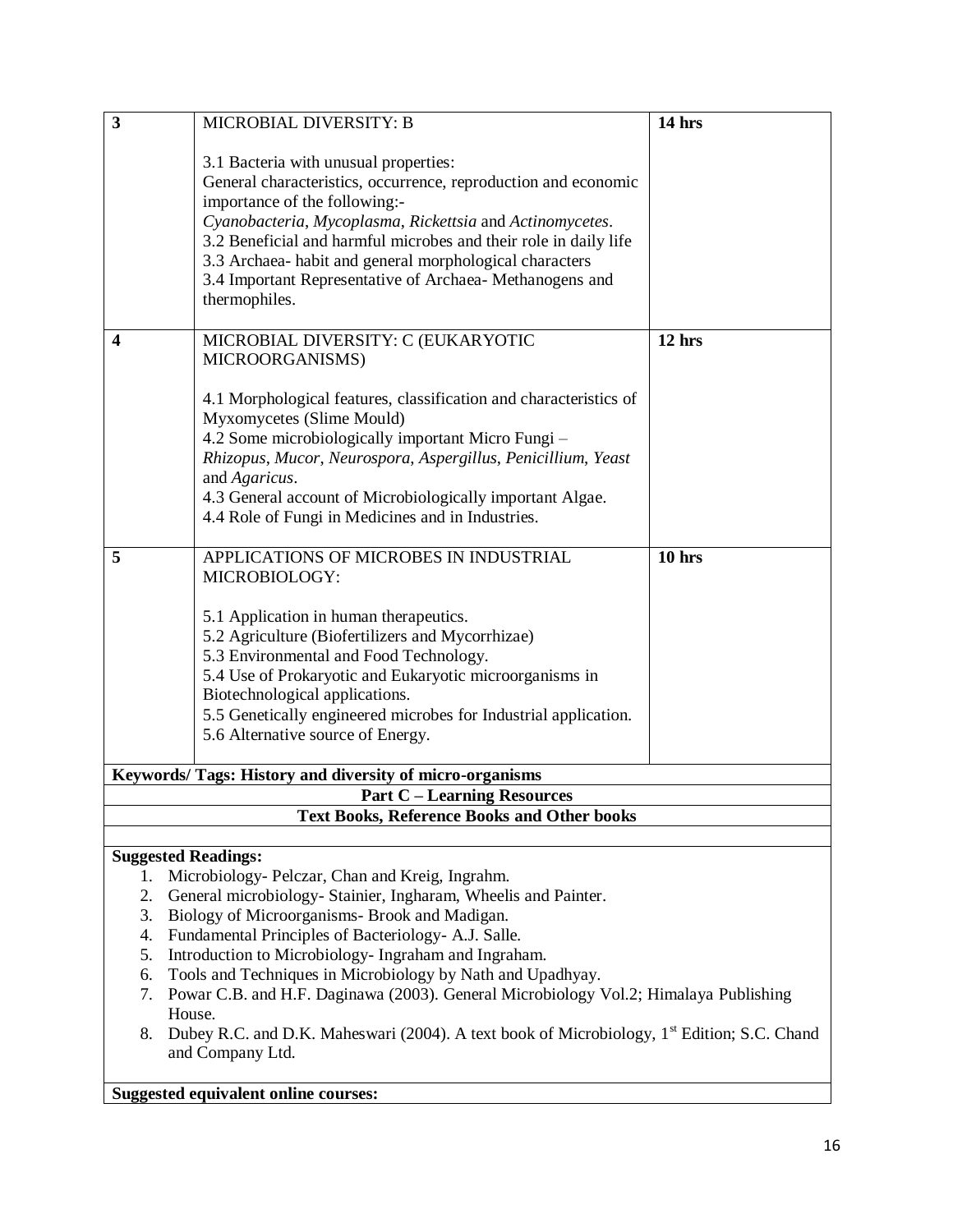| BASIC MICROBIOLOGY http://nptel.ac.in/courses/102/103/102103015 |                                                                                    |                     |  |  |  |  |
|-----------------------------------------------------------------|------------------------------------------------------------------------------------|---------------------|--|--|--|--|
|                                                                 | <b>Part D - Assessment and Evaluation</b>                                          |                     |  |  |  |  |
|                                                                 | <b>Suggested Continuous Evaluation Methods:</b>                                    |                     |  |  |  |  |
| Maximum Marks: 100                                              |                                                                                    |                     |  |  |  |  |
|                                                                 | Continuous Comprehensive Evaluation (CCE): 25 Marks University Exam (UE): 75 Marks |                     |  |  |  |  |
| <b>Internal Assessment:</b>                                     | Class Test                                                                         | 15                  |  |  |  |  |
| Continuous Comprehensive                                        | <b>Assignment/Presentation</b>                                                     | 10                  |  |  |  |  |
| Evaluation (CCE): 25                                            |                                                                                    |                     |  |  |  |  |
| <b>External Assessment:</b>                                     | <b>Section (A): Three Very Short</b>                                               | $03 \times 03 = 09$ |  |  |  |  |
|                                                                 | Questions (50 words each)                                                          |                     |  |  |  |  |
| University Exam Section: 75                                     |                                                                                    | $04 \times 09 = 36$ |  |  |  |  |
|                                                                 | <b>Section (B): Four Short</b>                                                     |                     |  |  |  |  |
| Time $-02:00$ hours                                             | Questions (200 words each)                                                         | $02 \times 15 = 30$ |  |  |  |  |
|                                                                 |                                                                                    |                     |  |  |  |  |
|                                                                 | <b>Section (C): Two Long</b>                                                       | Total: 75           |  |  |  |  |
|                                                                 | Questions (500 words each)                                                         |                     |  |  |  |  |
|                                                                 |                                                                                    |                     |  |  |  |  |
| Any remarks/suggestions:                                        |                                                                                    |                     |  |  |  |  |

|                                                                                       | $-$ manner<br>1                                                                                                                                                                                     |                         |  |                                            |                        |                                                                        |
|---------------------------------------------------------------------------------------|-----------------------------------------------------------------------------------------------------------------------------------------------------------------------------------------------------|-------------------------|--|--------------------------------------------|------------------------|------------------------------------------------------------------------|
| $\Box \Box \Box \Box \Box$ $\Box \Box$ $\Box \Box$<br>10000000: 000000<br><u>nn m</u> |                                                                                                                                                                                                     |                         |  | 8888: 88888 8888                           |                        | $\Box$ $\Box$ : 2021-2022                                              |
|                                                                                       |                                                                                                                                                                                                     | MANA: MANAMANANA        |  |                                            |                        |                                                                        |
| $\mathbf{1}$                                                                          | $\Box$<br><b>nat</b><br>Mala Mala Mala M                                                                                                                                                            |                         |  | S1INMB2P                                   |                        |                                                                        |
| $\overline{2}$                                                                        | <b>REBERTE</b>                                                                                                                                                                                      | $\Box$<br><b>RANDRA</b> |  | FINARIA                                    | n in in in in in in in | <u>FITTI</u><br>$\mathbb{R}$                                           |
| $\overline{\mathbf{3}}$                                                               | <u>nnn</u><br><u>FIFITIN</u><br>TN:<br>$\Box$<br>$\Box$                                                                                                                                             |                         |  |                                            |                        |                                                                        |
| $\overline{\mathbf{4}}$                                                               | (Prerequisite)<br>ПП<br>$\Box\Box$<br><u> 2012 - 2013 - 2014 - 20</u><br>ПП<br>ПГ<br>$\mathbb{R}$<br>$\Box$ /12 $\Box$ $\Box$<br>$(\Box \Box \Box \Box \Box \Box \Box \Box \Box))$<br><u>FIFIFI</u> |                         |  | 000,00000 00                               |                        |                                                                        |
| $\overline{5}$                                                                        | TERRET<br>2<br>(CLO)<br>- 11 - 11<br>$\Box$<br>nn nn n<br>H                                                                                                                                         |                         |  |                                            |                        |                                                                        |
| 6                                                                                     | nn nn nn n                                                                                                                                                                                          | <b>NNN</b>              |  |                                            | $\overline{2}$         |                                                                        |
| $\overline{7}$                                                                        | <b>FIFITI</b><br><u>FFFF</u>                                                                                                                                                                        |                         |  | $\Box \Box :: 25 + 75$<br><u>ononia a </u> |                        | <b>RANDRA</b><br><u>Finning and the state</u><br>$\square\square$ : 33 |
| <u>n – annonomo annonomo</u> n<br>nnn.                                                |                                                                                                                                                                                                     |                         |  |                                            |                        |                                                                        |
| L-<br>$\sqrt{2}$<br>TN<br>$\blacksquare$<br>$\Box \Box \Box$<br><b>T-P: 30 hrs</b>    |                                                                                                                                                                                                     |                         |  |                                            |                        |                                                                        |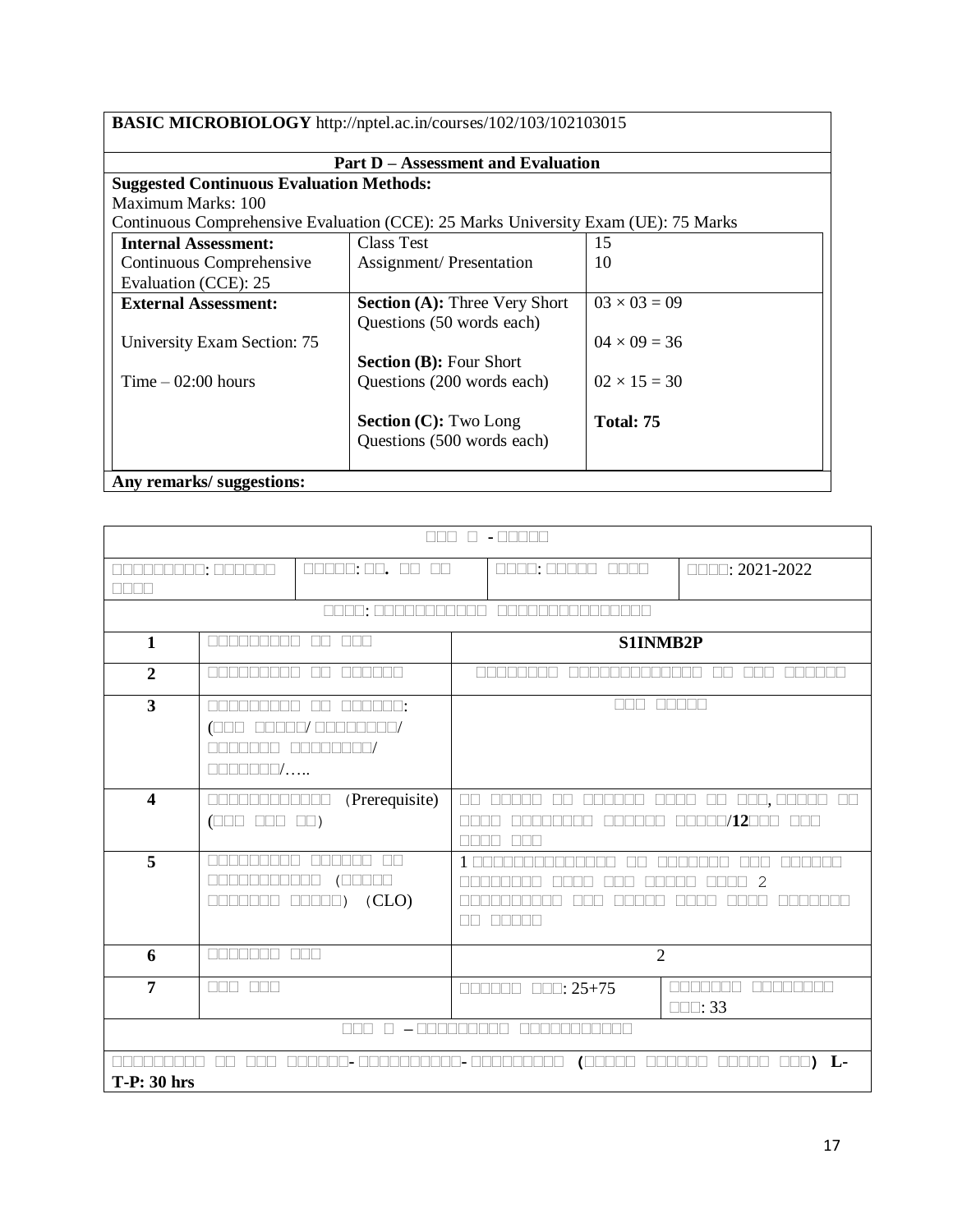| ONNE             | an an                                                                              | 888888888 88<br><b>REBER</b> |
|------------------|------------------------------------------------------------------------------------|------------------------------|
| 1                |                                                                                    | <b>30 hrs</b>                |
| $\overline{2}$   | 0000 00 000000 0000000 00 0000 000<br><b>REBEREE BEER</b>                          |                              |
| 3                | 000000000000 00 00000                                                              |                              |
| 4                | 000000 000 0000,000000 000000,00000000 000<br>000 0000,0000000000,00.00.000 0000   |                              |
| 5                | 000000000 00000 00 00000: 0000 0000 00000,<br>anananan ang anggala ang ang anggala |                              |
| 6                | 000 00000 00 0000000                                                               |                              |
| 7                | 00000000000 000 00000 00000000 00 00000                                            |                              |
| 8                | 00000 00000000000000 00 0000000                                                    |                              |
| $\boldsymbol{9}$ | 0000000000 000000 000000                                                           |                              |
| 10               | 0000000,000000,0000000000,000000000 000 00000<br>OD ODDOODO                        |                              |
| 11               | 000000 00 000000 00000 00000 00 000000                                             |                              |
| 12               | <u>anananan an ananan an ananananan ananan </u><br><b>BEBEERS</b>                  |                              |
| 13               |                                                                                    |                              |
| 14               | 00000 00 0000000 00 000000 000 0000000                                             |                              |
|                  | 000 00000 (00 0000)/000;0000000000000 00 000000                                    |                              |
|                  |                                                                                    |                              |
|                  |                                                                                    |                              |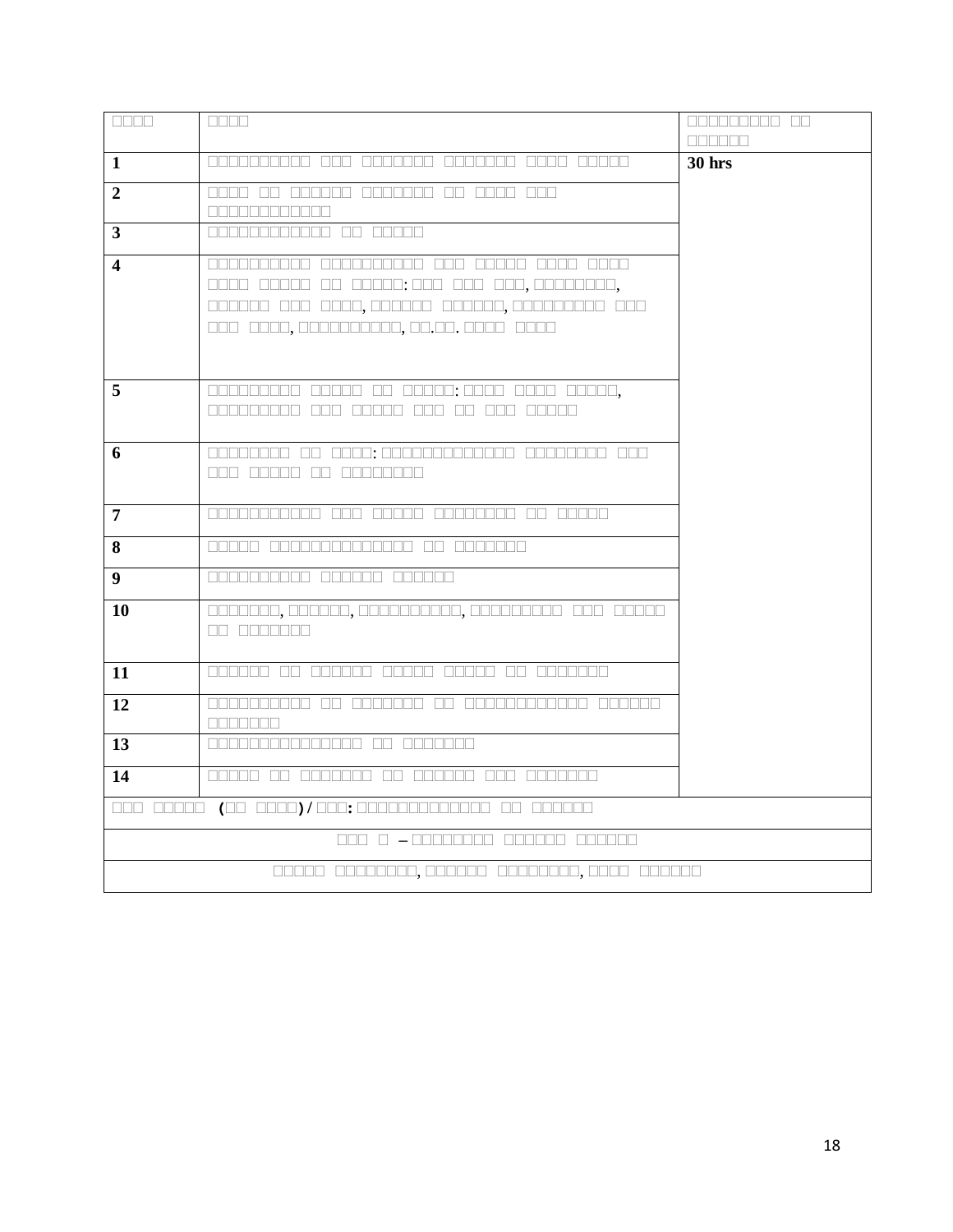**सससससससस ससससस सससससससस/ ससससस/ सससस ससससस सससससस/ ससससस ससससससस:**

- 1. Practical Microbiology by Dr. R.C. Dubey & D.K. Maheshwary. S Chand Publications.
- 2. Microbiology: A Laboratory Manual by James G. Cappuccino & Natalie Sherman.

3. Experiments in Microbiology Plant Pathology, Tissue Culture Microbial Biotechnology by A.R. Aneja. New Age International Publishers

#### 2. **सससससससस सससससस सससससससससस ससस सससस**

http://nptel.ac.in/courses/102/103/102103044/ techniques and tools and microbiology http://nptel.ac.in/courses/104/105/104105102/ techniques in microbiology

**सससससससस सससससस सससससस ससससससससस:**

#### **ससस स – सससससससस ससससससससस ससससससस**

|                                                                    | <b>10</b> | ( UUUUU )                               | 15        |
|--------------------------------------------------------------------|-----------|-----------------------------------------|-----------|
|                                                                    |           |                                         |           |
|                                                                    | 5         |                                         | <b>10</b> |
| $(\Box\Box\Box\Box\Box/\Box\Box\Box\Box)$<br><u> E E E E E E E</u> | <b>10</b> | nono anno/annon                         | 50        |
| $\Box \Box \Box \Box$                                              |           |                                         |           |
| والماحات<br><u>inn minn a s</u><br><b>FREE THAT A</b>              |           |                                         |           |
|                                                                    |           | $20$ on, on<br>$\Box\Box$<br>a da k     |           |
|                                                                    |           | $10$ $\Pi$<br>.                         |           |
| (000 00000) / 00000000                                             |           | 10<br>30000000, 00000000<br><u>anna</u> |           |
|                                                                    |           |                                         |           |
|                                                                    | 25        |                                         | 75        |
| ╖╕                                                                 |           |                                         |           |

### **Syllabus of Practical Paper**

| <b>Part A</b> – Introduction            |                                       |                                               |                                                |                         |  |
|-----------------------------------------|---------------------------------------|-----------------------------------------------|------------------------------------------------|-------------------------|--|
| <b>Program: Certificate</b>             |                                       | Class: B.Sc.                                  | <b>Year: First</b>                             | <b>Session: 2021-22</b> |  |
| <b>Subject: Industrial Microbiology</b> |                                       |                                               |                                                |                         |  |
| <b>Course Code</b>                      |                                       | <b>S1INMB2P</b>                               |                                                |                         |  |
| 2<br><b>Course Title</b>                |                                       | <b>BASIC EXERCISES IN INDUSTRIAL</b>          |                                                |                         |  |
|                                         |                                       | <b>MICROBIOLOGY</b>                           |                                                |                         |  |
| 3                                       | <b>Course Type: (Core</b>             |                                               | <b>CORE COURSE</b>                             |                         |  |
|                                         |                                       | <b>Course/Elective/Generic Elective/</b>      |                                                |                         |  |
|                                         | Vocational/)                          |                                               |                                                |                         |  |
| 4<br>Pre-requisite (if any)             |                                       | To study this course, a student must have had |                                                |                         |  |
|                                         |                                       |                                               | the subject BIOLOGY in class/12th              |                         |  |
| 5                                       | <b>Course Learning Outcomes (CLO)</b> |                                               | On completion of this course, learners will be |                         |  |
|                                         |                                       |                                               | able to:                                       |                         |  |
|                                         |                                       |                                               |                                                |                         |  |
|                                         |                                       |                                               | To stain and identify bacteria and understand  |                         |  |
|                                         |                                       |                                               | the working of various instruments used in     |                         |  |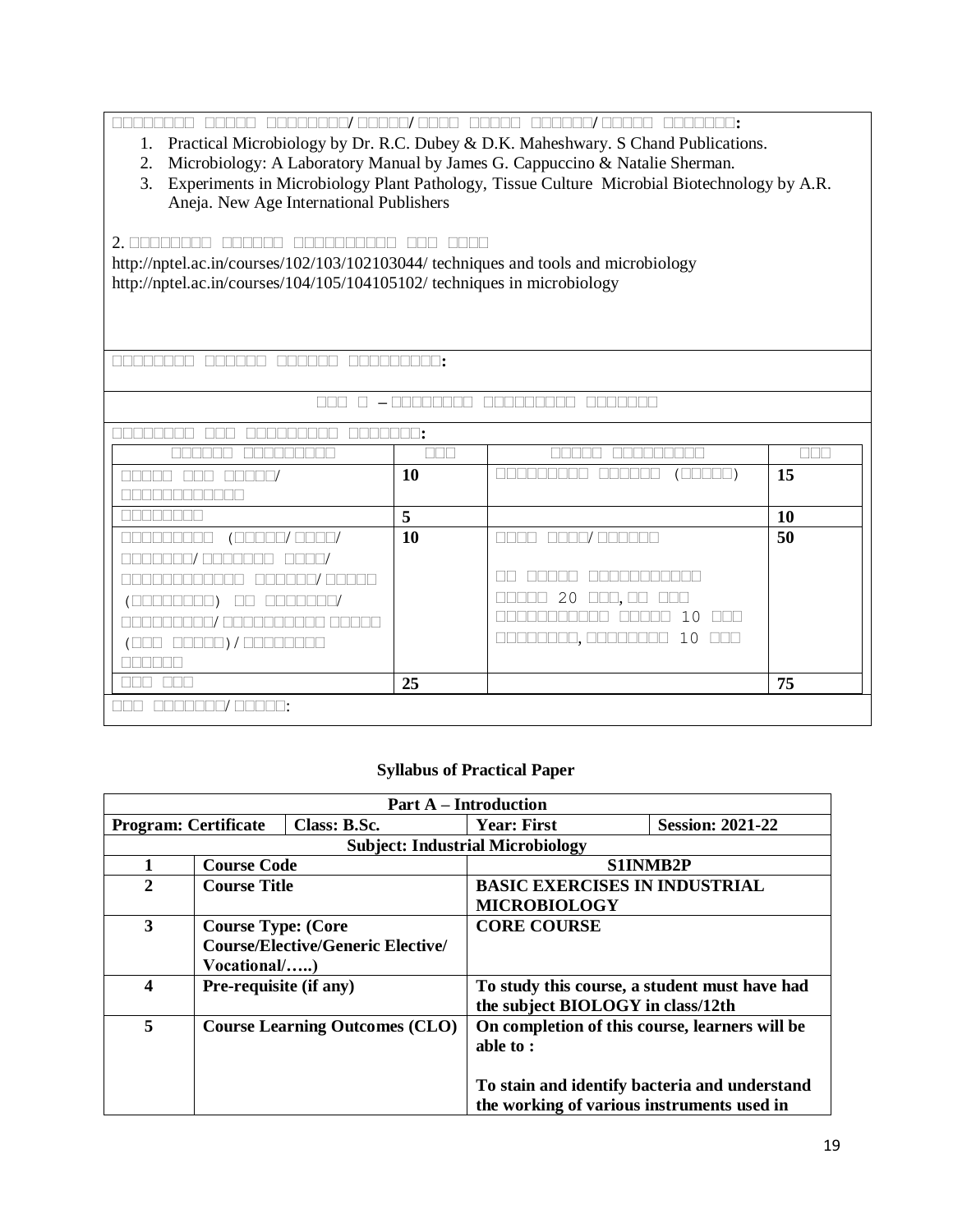|                                                                                                                                |                                                                          |              | basic study of bacteria.                                                            |               |                        |  |
|--------------------------------------------------------------------------------------------------------------------------------|--------------------------------------------------------------------------|--------------|-------------------------------------------------------------------------------------|---------------|------------------------|--|
| 6                                                                                                                              | <b>Credit Values</b>                                                     |              |                                                                                     |               |                        |  |
| 7                                                                                                                              | <b>Total Marks</b>                                                       |              | Max. Marks: 25+75                                                                   |               | Min. Passing Marks: 33 |  |
|                                                                                                                                |                                                                          |              |                                                                                     |               |                        |  |
|                                                                                                                                |                                                                          |              | <b>Part B – Content of the Course</b>                                               |               |                        |  |
|                                                                                                                                |                                                                          |              | Total No. of Lectures- Tutorials- Practical (in hours per week): Total - 30 hrs     |               |                        |  |
| $L-T-P:$                                                                                                                       |                                                                          |              |                                                                                     |               |                        |  |
| Unit                                                                                                                           | <b>Topic</b>                                                             |              |                                                                                     |               | No. of Lectures        |  |
| $\mathbf{1}$                                                                                                                   | Safety measures in Laboratory                                            |              |                                                                                     | <b>30 hrs</b> |                        |  |
| $\overline{2}$                                                                                                                 | Cleaning and Sterilization of glassware's.                               |              |                                                                                     |               |                        |  |
| 3                                                                                                                              | Use of microscope.                                                       |              |                                                                                     |               |                        |  |
| $\overline{\mathbf{4}}$                                                                                                        |                                                                          |              | Study of aseptic techniques – Preparation cotton plug for test                      |               |                        |  |
|                                                                                                                                | tubes, wrapping of petri plates                                          |              |                                                                                     |               |                        |  |
| 5                                                                                                                              |                                                                          |              | Staining of bacteria, Metachromatic staining, cell wall staining,                   |               |                        |  |
|                                                                                                                                | spore staining, Staining of Fungi and Algae                              |              |                                                                                     |               |                        |  |
| 6                                                                                                                              | Microscopic Examination of living microorganisms.                        |              |                                                                                     |               |                        |  |
| 7                                                                                                                              | Use of micrometre and Camera Lucida.                                     |              |                                                                                     |               |                        |  |
| 8                                                                                                                              | Preparation of Bacterial smear.                                          |              |                                                                                     |               |                        |  |
| 9                                                                                                                              |                                                                          |              | Study of Rhizopus, Mucor, Penicillium, Aspergillus and yeasts.                      |               |                        |  |
| 10                                                                                                                             | Slide culture techniques for studying                                    |              |                                                                                     |               |                        |  |
|                                                                                                                                | morphology of Moulds.                                                    |              |                                                                                     |               |                        |  |
| 11                                                                                                                             |                                                                          |              | Microscopic observation of VAM Infection                                            |               |                        |  |
|                                                                                                                                | and Cyanobacteria.                                                       |              |                                                                                     |               |                        |  |
| 12                                                                                                                             | Study of mushroom and types.                                             |              |                                                                                     |               |                        |  |
|                                                                                                                                | Keywords/ Tags: Basic Microbiology Practicals                            |              |                                                                                     |               |                        |  |
|                                                                                                                                |                                                                          |              | Part C - Learning Resources                                                         |               |                        |  |
|                                                                                                                                |                                                                          |              | Text Books, Reference Books, Other Resources                                        |               |                        |  |
|                                                                                                                                | <b>Suggested Readings:</b>                                               |              |                                                                                     |               |                        |  |
|                                                                                                                                |                                                                          |              |                                                                                     |               |                        |  |
|                                                                                                                                | Chand Publications.                                                      |              | 1. Practical Microbiology by Dr. R.C. Dubey & D.K. Maheshwary. S                    |               |                        |  |
|                                                                                                                                |                                                                          |              | 2. Microbiology: A Laboratory Manual by James G. Cappuccino & Natalie               |               |                        |  |
| Sherman.                                                                                                                       |                                                                          |              |                                                                                     |               |                        |  |
|                                                                                                                                |                                                                          |              |                                                                                     |               |                        |  |
| 3. Experiments in Microbiology Plant Pathology, Tissue Culture<br>Microbial Biotechnology by A.R. Aneja. New Age International |                                                                          |              |                                                                                     |               |                        |  |
|                                                                                                                                |                                                                          |              |                                                                                     |               |                        |  |
|                                                                                                                                |                                                                          |              |                                                                                     |               |                        |  |
| Publishers                                                                                                                     |                                                                          |              |                                                                                     |               |                        |  |
|                                                                                                                                |                                                                          |              |                                                                                     |               |                        |  |
|                                                                                                                                | <b>Suggested equivalent online courses:</b>                              |              |                                                                                     |               |                        |  |
|                                                                                                                                | http://nptel.ac.in/courses/104/105/104105102/ techniques in microbiology |              | http://nptel.ac.in/courses/102/103/102103044/ techniques and tools and microbiology |               |                        |  |
|                                                                                                                                |                                                                          |              |                                                                                     |               |                        |  |
|                                                                                                                                |                                                                          |              | <b>Part D - Assessment and Evaluation</b>                                           |               |                        |  |
|                                                                                                                                | <b>Suggested Continuous Evaluation Methods:</b>                          |              |                                                                                     |               |                        |  |
|                                                                                                                                |                                                                          |              |                                                                                     |               |                        |  |
|                                                                                                                                | <b>Internal Assessment</b>                                               | <b>Marks</b> | <b>External Assessment</b>                                                          |               | <b>Marks</b>           |  |
|                                                                                                                                | <b>Class Interaction/ Quiz</b>                                           | 10           | <b>Viva Voice on Practical</b>                                                      |               | 15                     |  |
| <b>Attendance</b>                                                                                                              |                                                                          | 5            | <b>Practical Record File</b>                                                        |               | 10                     |  |
|                                                                                                                                | <b>Assignments (Charts/Model</b><br><b>Seminar/ Rural Service/</b>       | 10           | <b>Table work/Experiments</b>                                                       |               | 50                     |  |